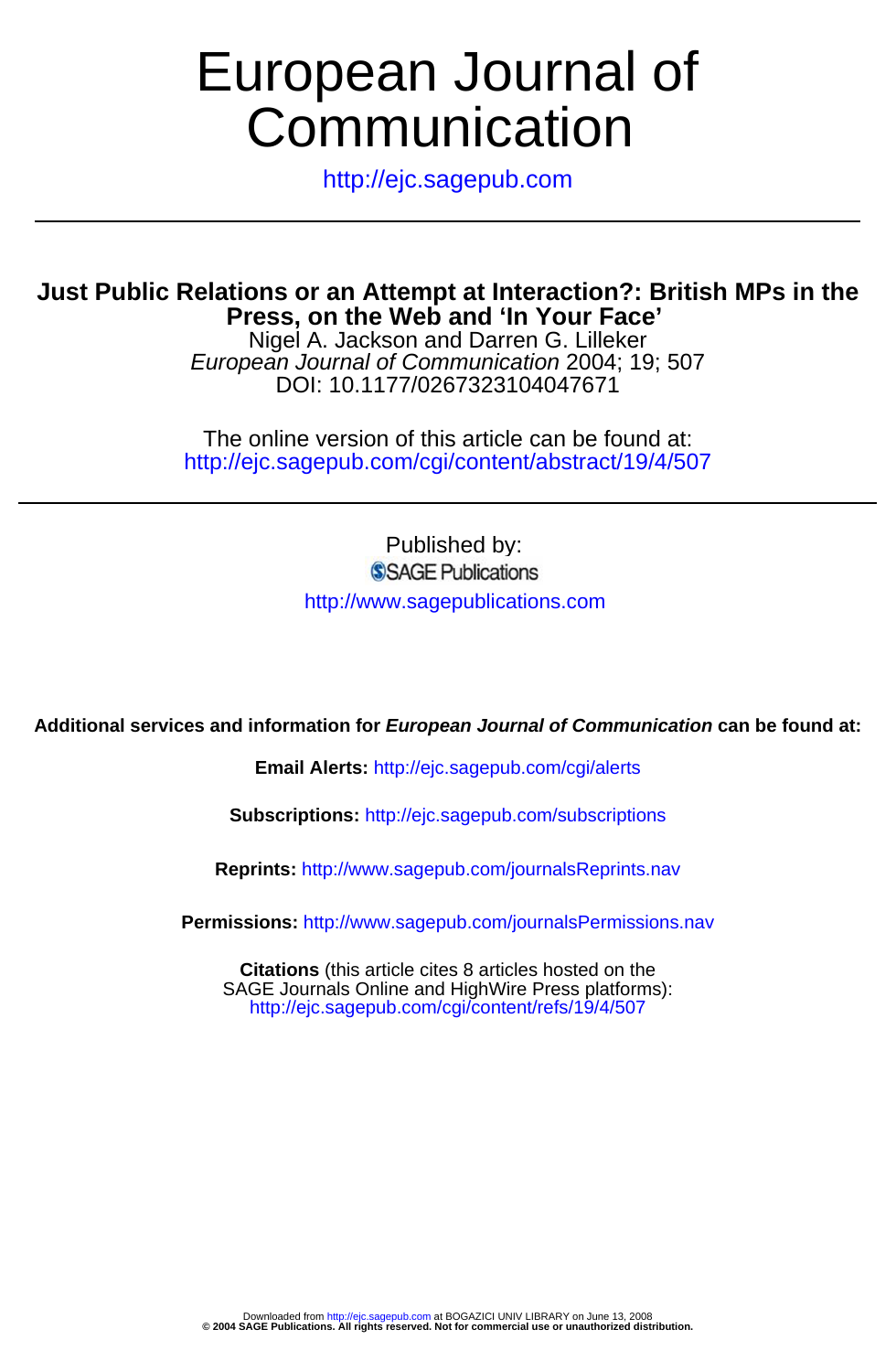## Just Public Relations or an Attempt at Interaction?

British MPs in the Press, on the Web and 'In Your Face'

■ *Nigel A. Jackson and Darren G. Lilleker* 

#### **ABSTRACT**

It is no longer sufficient for a British Member of Parliament to represent a particular party and be in a safe seat to guarantee re-election. Arguably the MP has to prove that they not only represent the party but also the constituency, and increasingly they feel under pressure to prove they take the latter aspect of the job very seriously. Therefore we find them engaging in various activities which can be described as profile building or public relations, activities which we recognize as being more consistent with the PR activities of charities and/or pressure groups. They act as campaigners, building themselves a profile through the local media, they are also increasingly using the Internet to promote themselves, their activities and a number of causes important to the MP and a section of the constituency. PR theory, especially Grunig and Hunt's continuum and Ferguson's relationship management theories, help explain the possible motivations for MPs using these various strategies. The question this article asks is whether this is just PR or is there a less cynical motive for this activity. In other words is it simply about vote winning, which clearly is a key aspect, or is there also a desire to increase interaction between the local electorate and their parliamentary representative.  $\blacksquare$ 

**Key Words** constituency service, e-communications, political communication, public relations, UK politics

Nigel A. Jackson is senior lecturer in public relations and Darren G. Lilleker is senior lecturer in communications, media and marketing research in the Bournemouth Media School, Weymouth House, Talbot Campus, Bournemouth University, Fern Barrow, Poole BH12 5BB, UK.

[emails: njackson@bournemouth.ac.uk and dlilleker@bournemouth.ac.uk]

*European Journal of Communication* Copyright © 2004 SAGE Publications (London, Thousand Oaks, CA and New Delhi) [www.sagepublications.com,](www.sagepublications.com) Vol 19(4): 507–533. [10.1177/0267323104047671]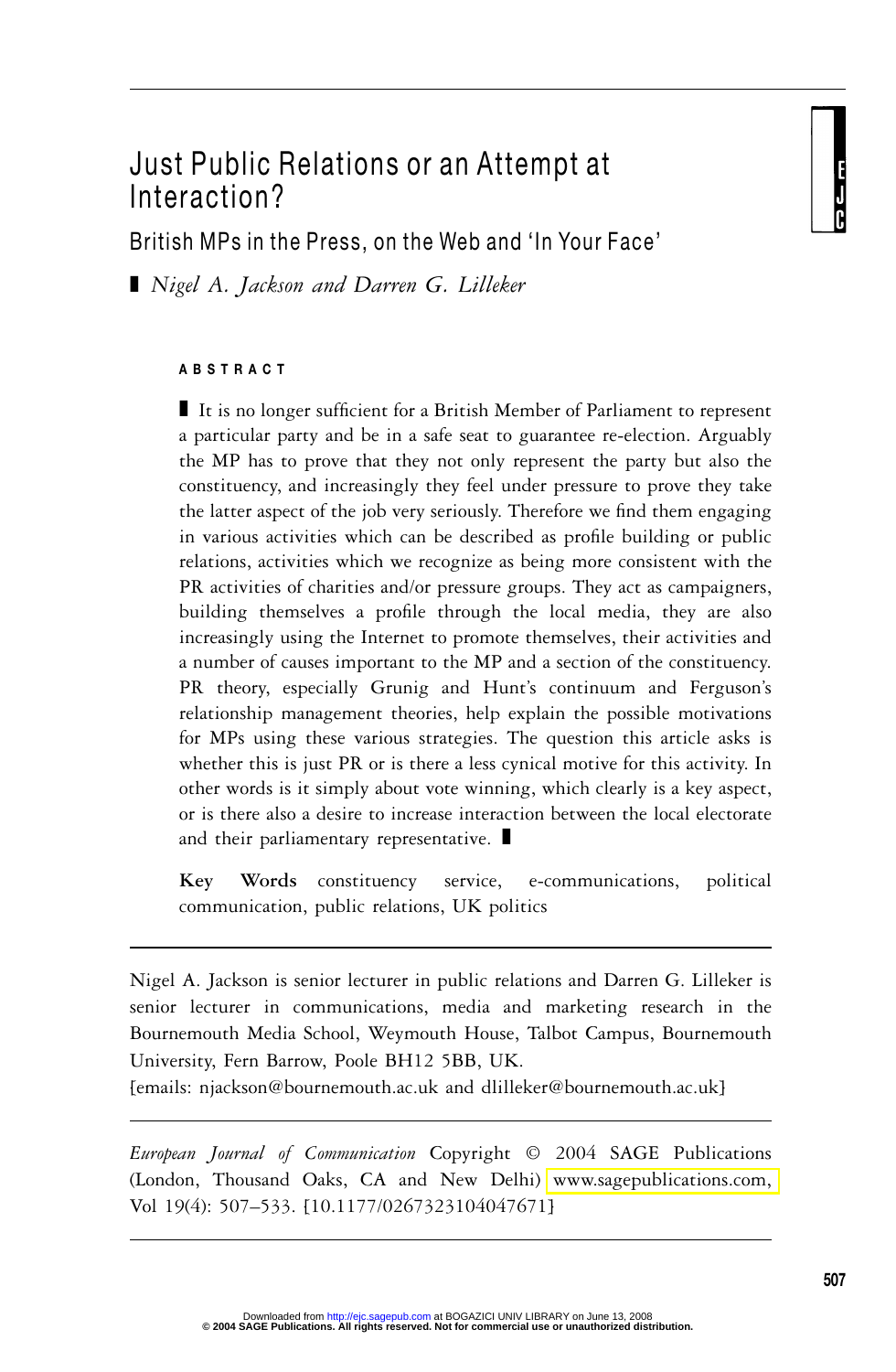#### **Introduction**

Public relations (PR) has been linked with politics since the early 20th century (Baines et al., 2004). As early as the 1920s the father of PR, Edward Bernays, recognized that PR could be used by political actors to shape public opinion (Bernays, 1955, 1961). While this related more to rhetoric and propaganda, in recent years there has been increasing interest in the similarities between the political and corporate spheres. Often this is subsumed beneath the broad headings of political marketing (Bowler and Farrell, 1992; Lees-Marshment, 2001; O'Shaughnessy, 1990; Scammell, 1995) or the older term of reference, political communication (Franklin, 1994; McNair, 1999; Negrine, 1994; Norris et al., 1999). It is perhaps more appropriate to separate out many of the tools currently employed, in the same way as we would when studying the communication of corporate enterprises. Thus it is appropriate to discuss the ways in which politicians employ advertising, marketing and public relations in order to communicate to, or perhaps with, the electorate.

Within the academic spheres of political science, political communication, or psephology little attention is paid to local political campaigning or communication. In the UK, the focus of this article, the traditional view is that a candidate's local performance is worth around 500 votes (Butler and Collins, 2001: 1030). However, an increasing body of literature is arguing that the constituency is of growing importance and that a candidate's activities can effect his or her electoral performance. This is a particular feature of the UK political system. Each member of the UK parliament is elected as the sole representative of an area, the constituency, on a first past the post ballot. Their role as MP is then to represent all voters in that constituency within the House of Commons. While this does not mean that they seek constituents' approval on matters of state – here the party leader is dominant – the promotion of constituency interests and redress of grievances is a central function of the modern MP, one that is increasing in importance (Rush, 2001). Recent studies by Denver and colleagues (Denver and Hands, 1997; Denver et al., 1998, 2002) conducted during the 1992, 1997 and 2001 General Elections have studied the link between voting patterns and the level of resources put into the campaign. Their conclusion was that: 'local constituency campaigning during general elections has a clear effect on electoral outcomes . . . [though] the strength of the local campaign is only among a number of variables which effect election outcomes' (Denver and Hands, 1997: 318–19). We would argue that the permanent campaign is one of those factors, and would posit that an extended period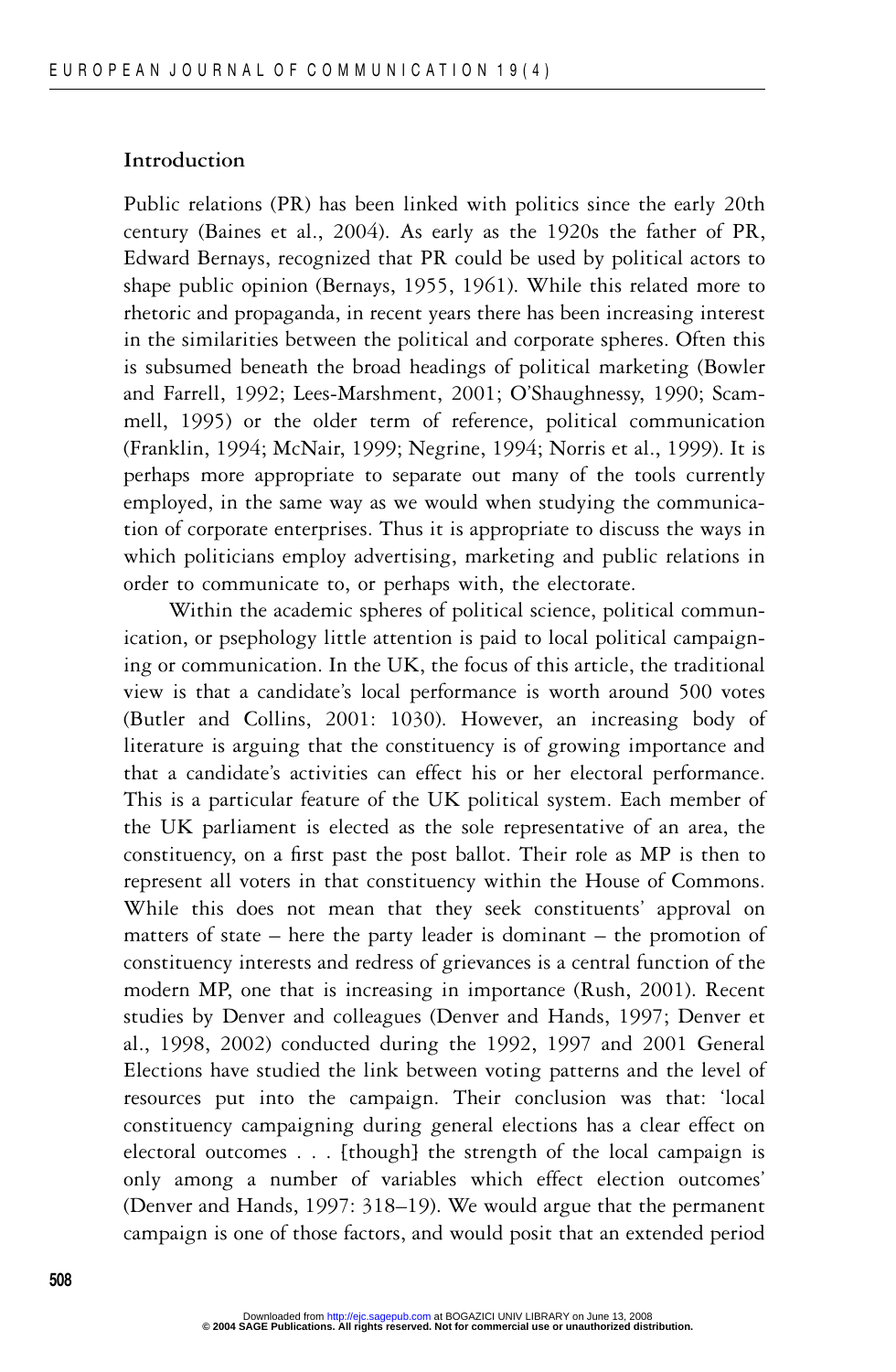of sustained campaigning activity must accentuate the effect of a 'strong election campaign'.

The requirement for a sitting MP to develop a proactive strategy is to earn what is referred to as the 'incumbency factor' (Krasno, 1994). This results from the fact that a sitting MP is able to build up a high personal profile within a constituency, whereas a challenging candidate often has little more than two months in which to make a name for themselves. The modern MP must fulfil a constituency role effectively, and they must balance this against the other roles required by both party and parliament (Power, 1998).

This activity is best described using Butler and Collins's (2001) concept of 'constituency service'. They argue that by becoming involved in continuous constituency-focused activity an MP is often able to buck a national electoral swing. This importance has been recognized by MPs and the majority now records this as their priority, over and above serving nation and party. Findings from research carried out by Rush tell us that 78.6 percent of MPs in 1999 ranked helping constituents as their top priority. MPs record that they are responsive to requests from their constituents and attempt to voice their concerns from the floor of the House of Commons. The only element of Rush's survey where the constituent is given a low ranking is over the question of who influences their parliamentary voting. The majority of MPs say that party leaders have the greatest influence, with their personal opinions ranking second (Rush, 2001: 215–23). Rush discusses his findings in terms of conflicts. The constituency service role is often seen as separate, an adjunct of parliamentary life but with a distinct character. As he notes though, it is a role that is drawing MPs away from both parliamentary and party duties and one that is having greater influence over their work.

The area where the constituency enjoys most influence is that of an MP's communication activities. MPs who do not hold ministerial office see the majority of their communication aimed at, and probably only important to, those they actually represent. Therefore, the MP must design communication in a way that ensures the message will reach the constituents in the form intended. The importance of this should be exacerbated among those in marginal constituencies. MPs in marginal, target constituencies may well be supported in their campaigning by all the resources of their national party, however, it is equally important to have shown loyalty to the constituency over an extended period of time. Thus, as is the case with many corporate and not-for-profit enterprises, maintaining a strong, permanent public profile is of high importance. Thus PR exercises become the force underpinning the constituency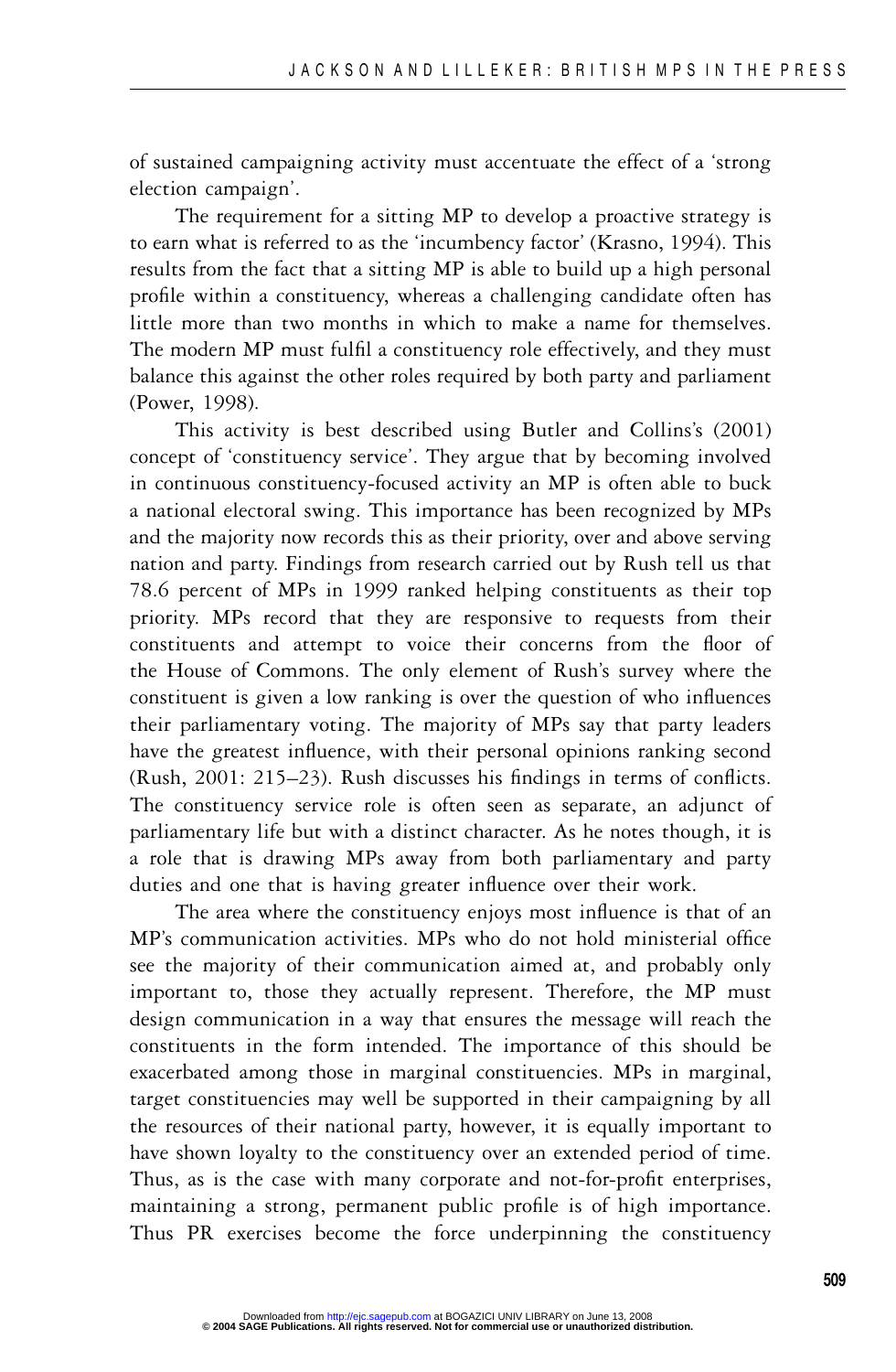service role of an MP. The need for positive publicity causes a large percentage of MPs to be constantly considering how to raise or maintain their profile. However, while a primary concern is with vote winning, MPs also seek to serve the constituency effectively and the vote is therefore simply a byproduct or reward for their work. PR theory allows us to understand and explain these motivational concerns and to reexamine the activities of MPs in comparison to models of behaviour usually seen as relevant for not-for-profit or indeed corporate enterprises.

#### **The role of public relations for MPs**

In a competitive world MPs' PR activity is driven by two related factors. First, the positive benefits such as a raised profile, and second, the fact that rival candidates could use PR, so ignorance may bring penalties. Even in a safe seat an MP must recognize that PR is necessary, whether the organization or individual likes it or not (Jefkins and Yadin, 1998; L'Etang and Pieczka, 1996; White and Mazur, 1995). An MP, therefore, has only one real option – to employ PR techniques. Developing the technical skills of promoting the MP locally is not all that difficult, there are after all myriad training courses and 'how to' books. But for MPs to master PR, developing their personal PR skills is insufficient, it also implies developing a sensitivity to PR strategies and the reaction of others.

Any MP considering the appropriate technique faces one significant conceptual problem, namely what actually *is* PR? Rex Harlow identified 472 definitions (Harlow, 1976), implying that while there may be agreement that PR exists, there is no clear consensus as to what it means. For example, the IPR (IPR, 1999, cited in Harrison, 2000) stresses reputation management; Cutlip et al. (2000) view it as a management function; and the Mexican statement 1998 (cited in Harrison, 2000) sees it as part social science and part art. For some, PR has a negative connotation, in part due to its historical association with manipulation and propaganda (Harrison, 2000), but it can also be explained by the concept of 'the public relations state' (Deacon and Golding, 1994) whereby the government seeks to actively persuade its citizens in order to manufacture consent. An MP in their role as ambassador for the government and their party may actually encourage this negative perception, but when acting as a constituency ambassador they are promoting the case of constituents, which should result in a more positive reaction. Therefore constituency-level PR may not just promote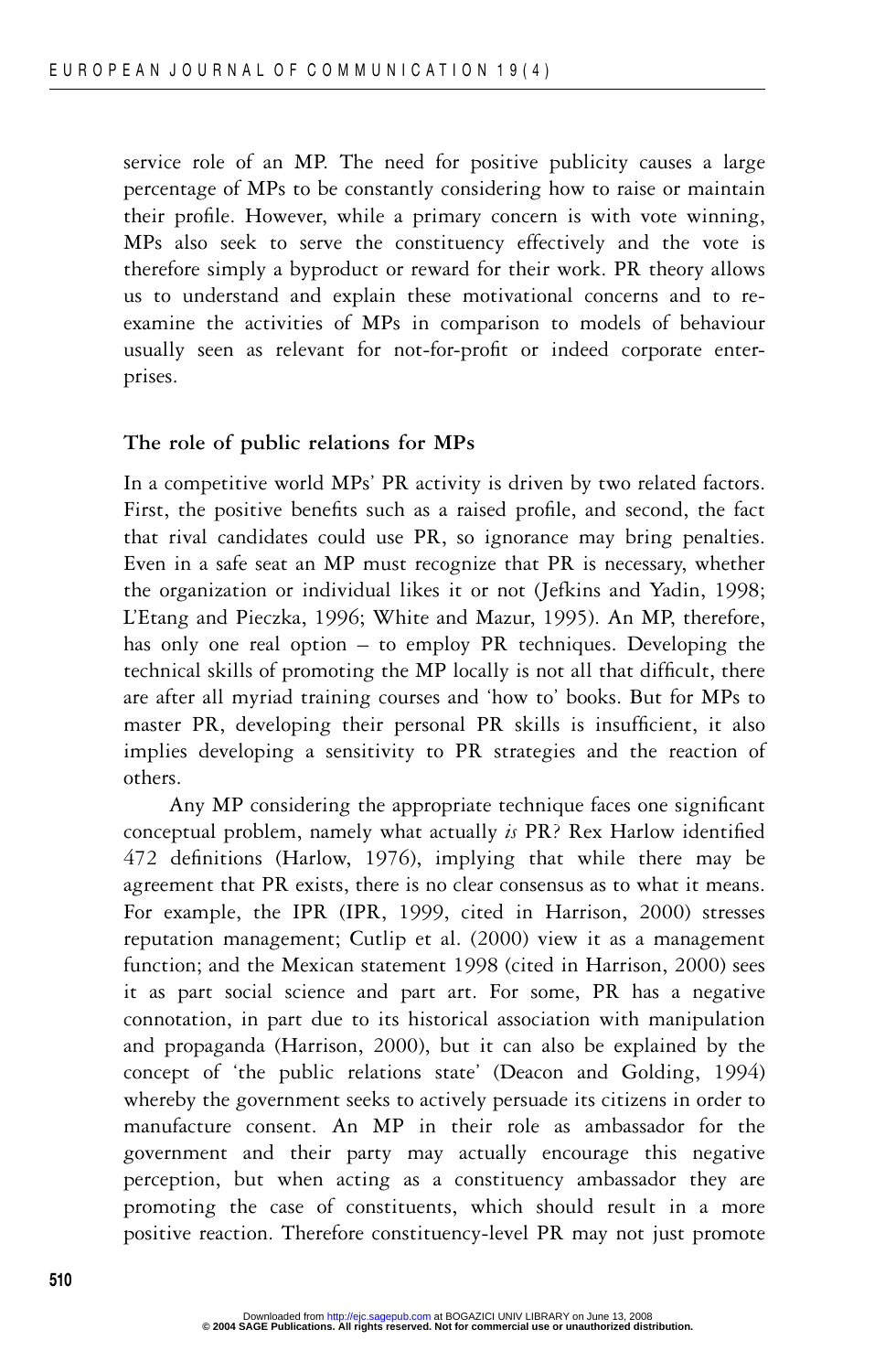the MP, but also the political system. To be effective in their use of PR, an MP needs to think and act strategically.

While the lack of any clear definition hampers PR, we can identify six clear tenets to guide an MP. First, there is near unanimity that specifying your objectives for using PR is essential (Gregory, 2002; Grunig, 1992; Jefkins and Yadin, 1998). Second, identifying who you need to reach in order to realize your objectives is deemed vital. Third, clarity of the desired change you want within your target audience and how communication can achieve change. Fourth, deciding how to best reach your target audience: should an MP use media relations, the Internet, public speaking or a combination? Fifth, choosing the messages most likely to bring about the change you desire in your target audience: suggesting that what you say is as important as how you say it. Sixth, there is also unanimity about the importance of how you assess how successful you have been (Cutlip et al., 2000; Gregory, 2002; Jefkins and Yadin, 1998). For example, if an MP extensively uses local PR and their percentage vote and/or the turnout decreases more than the national trend, ceteris paribus, this suggests that their approach to PR is not working and needs to change.

It is easy for the unwary to fall into the trap that PR equates to media relations, but PR includes a wide array of techniques (Baskin et al., 1997; Cutlip et al., 2000; Macnamara, 2000). PR is in essence concerned with communication (Cutlip et al., 2000) and this can be either mediated or unmediated. While the 19th-century origins of PR were indeed heavily (though not exclusively) based on media relations, the history of PR throughout the 20th century is an evolution of a new discipline, adding new functions, not all of which are mediated (Kitchen, 1997). As a result PR has frequently been engaged in turf wars (Newsom et al., 2000) with other disciplines for control of these new functions. The Internet, in the form of both websites and the use of email, is a recently contested technique which has been added to the PR toolbox. However, choosing the appropriate technique is not enough, MPs must also develop the appropriate strategy (Seitel, 2001). To best achieve this a PR practitioner needs to play a boundary spanning role (Grunig and Hunt, 1984), with one foot within the organization and one foot outside. In other words, an MP will need to understand the relationship between him- or herself, their party and parliament, and with their environment, primarily their constituency. Therefore, an understanding of the mediated and unmediated outlets that are most appropriate, and their respective audiences, is vital to MPs' PR success.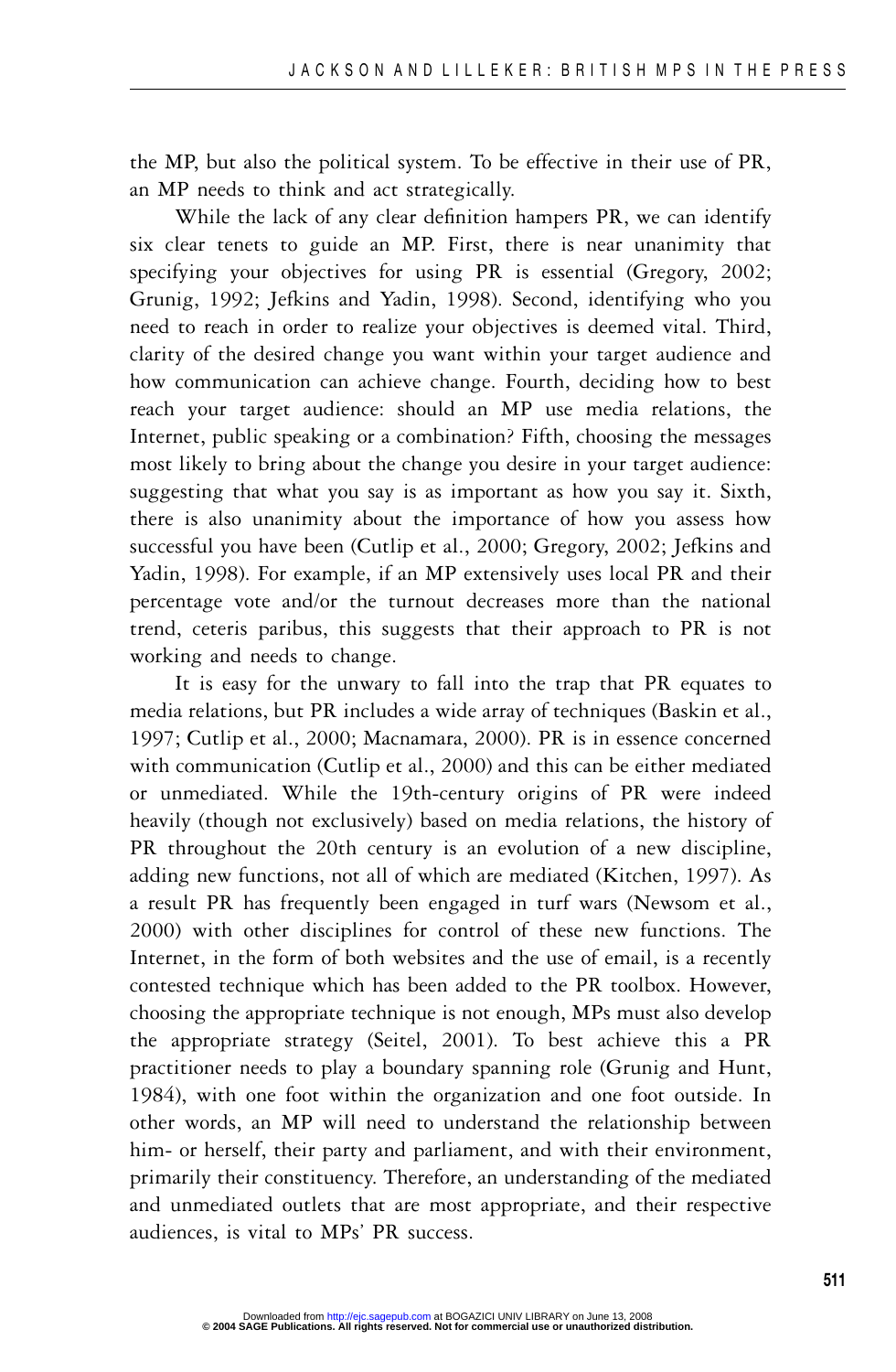Probably the most dominant approach to PR in the UK is that outlined by Grunig (in collaboration with a number of others) in several books and articles since the 1980s. He originally identified four models to explain PR practice (Grunig and Hunt, 1984). The first, press agentry, is the use of media relations to generate publicity which can be criticized for being based on manipulation and encouraging half-truths. The public information model plays an important role in democratic society by providing citizens with accurate information; however, while truth is important the communication is one way, from sender to receiver. MPs who use either of these two models may be promoting their own interests, but they will not necessarily be enhancing the reputation of the political system. Grunig and Hunt referred to the third and fourth, twoway models as the asymmetric and symmetric. In the asymmetrical model power lies with the sender, and the purpose of feedback is to help them target their messages more effectively. The symmetrical model, however, is based on dialogue between sender and receiver, where both parties can change their opinion and behaviour. Politics is often seen as offering the most potential for the two-way symmetrical model. The ability to listen and adapt to what constituents say through PR helps MPs promote their own, and the system's, legitimacy.

The four models are subdivided by two key variables, the direction and the purpose. The direction refers to whether the communication is one-way from sender to receiver or is two-way. The purpose refers to why one is seeking feedback, either asymmetrical or symmetrical. Grunig and Hunt originally believed that the most desirable model is the two-way symmetrical. Communication from MPs has been criticized for being one-way (Jackson, 2003) but they are more likely than the commercial sector to practise symmetrical communication. MPs do promote their ideas, campaigns and policies to constituents, but they may alter the substance, and not just the presentation, if the feedback is overwhelmingly critical. This is not to say that this is a frequent occurrence, rather to argue that politics is currently one of the few fields where this ideal is achievable.

The original Grunig and Hunt model received criticism from a number of quarters. For example, Murphy (1991) believed that there were situations when the one-way or two-way asymmetric approaches were the most appropriate. Grunig and Hunt accepted a number of the criticisms and reconceptualized their framework (Dozier et al., 1995). First, they developed the idea of 'craft' and 'professional' public relations with the former being technique oriented and the latter strategic in outlook. Second, they introduced the idea of a mixed-motive model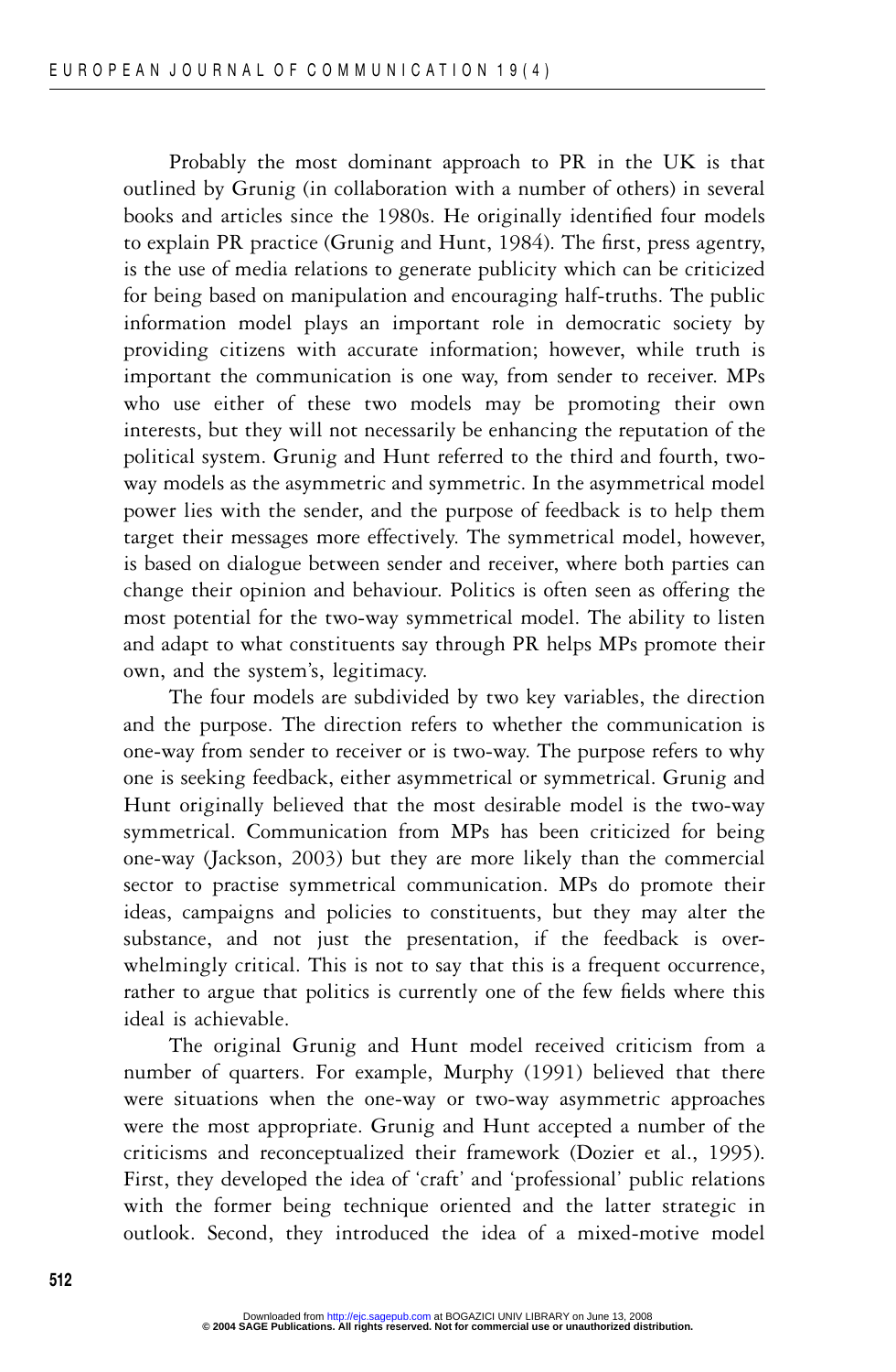which accepted that asymmetrical communication could be a legitimate approach. An equilibrium, or win-win zone, was required between the sender and receiver of communication. MPs, therefore, are faced with the choice of concentrating on putting out press releases and having an Internet presence to merely generate publicity, or to develop a strategic approach. That PR should help with conflict resolution (Heath, 2001; Dozier et al., 1995) strongly suggests that to fully engage their critics and supporters MPs should endorse the latter.

The mixed motive model (Dozier et al., 1995) implies that the choice of approach to PR is determined by the power relationship between the sender and receiver of a message. Table 1, however, shows that the direction and purpose of an MP's PR also depends on which role she or he is playing, so that the perceived balance of power is not the sole determinant of approach. When an MP is communicating a government (if applicable) or party message, they are acting primarily as a spokesperson and so will only use one-way communication. While they want constituents' support, they are acting on behalf of someone else and so do not want to encourage feedback. When they are representing their constituency, they are only interested in communicating what their constituents feel on an issue rather than engaging in dialogue with non-constituency audiences. However, when they are acting as a personal ambassador or an ambassador for the political system, or undertaking casework, they will use two-way communications. This is in part because they want to maximize personal support, but it is also their job to represent their constituents and to do this effectively requires dialogue.

While there has been most focus on Grunig and Hunt's continuum, the idea of relationship management (Ferguson, 1984) has also gained

| Role of MP                                          | Press<br>agentry | Public<br>information asymmetric symmetric | $Two$ -way | $Two$ -way |
|-----------------------------------------------------|------------------|--------------------------------------------|------------|------------|
| Ambassador for the government                       | X                | X                                          |            |            |
| Party ambassador                                    | X                | X                                          |            |            |
| Constituency ambassador                             | X                | X                                          |            |            |
| Constituency service                                |                  |                                            | X          | X          |
| Personal ambassador<br>Ambassador for the political | X                | X                                          | X          | X          |
| system                                              |                  |                                            |            |            |

**Table 1** The position of MPs on the Grunig and Hunt (1984) continuum when performing PR to its full potential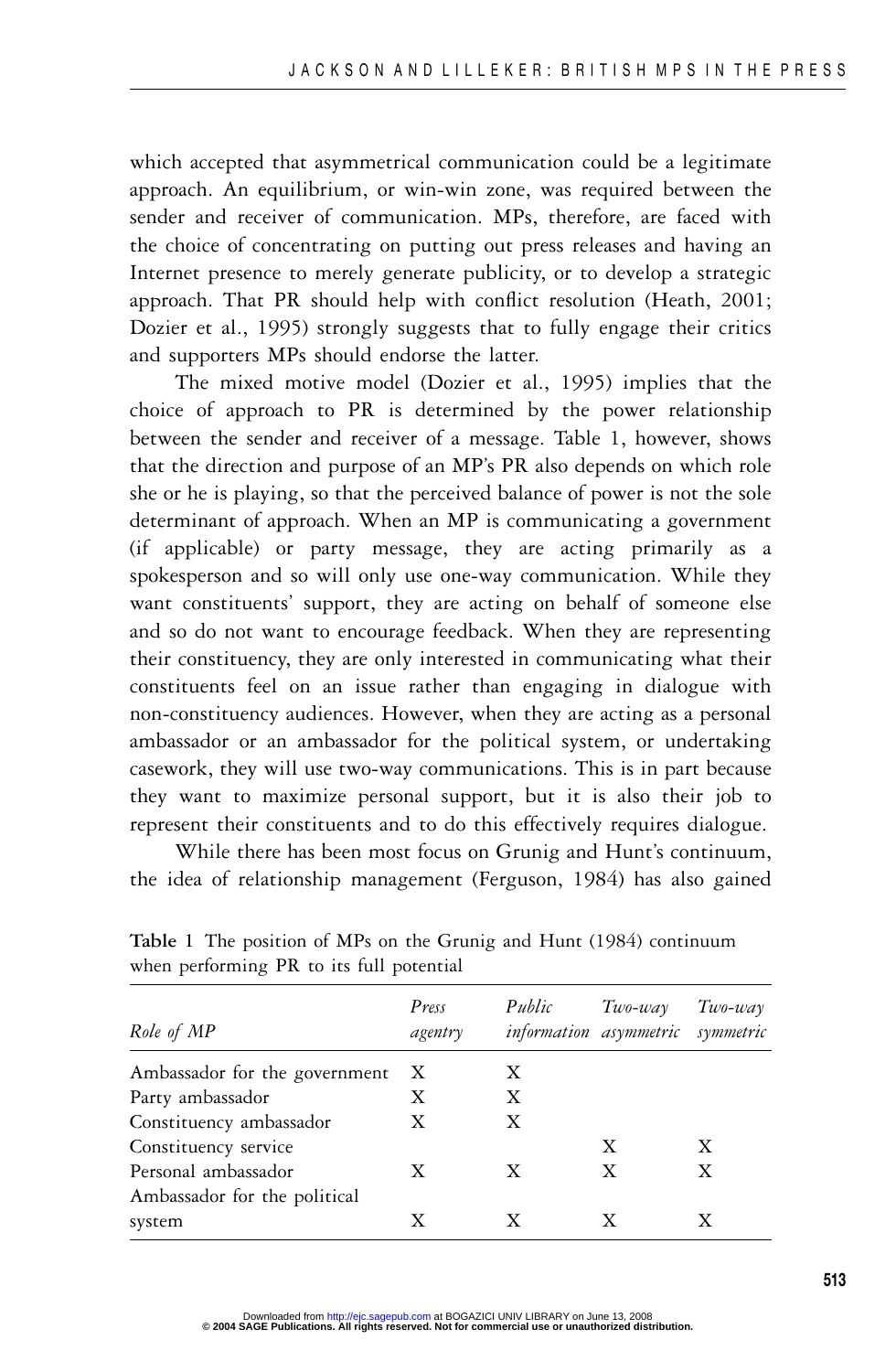support. Ferguson posits that the most important aspect for understanding PR is interpersonal relationships and what has been referred to as using relationships to build equity (Regester and Larkin, 2002). People do not necessarily act rationally, rather they are open to prejudices so the PR practitioner can build up a 'favours bank' (Schneider, cited in Ledingham and Bruning, 2000) through informal and formal contacts and networks. For the MP, PR is not just a mechanical practice of putting out press releases, opening schools and running a website, rather it is a process of actually developing a relationship with those communicated with. This implies that feedback and responding to that feedback is essential. Relationship management may be a means by which two-way symmetrical communication can be achieved.

Relationship management is believed to help PR practitioners in a crisis (Bridges and Nelson, 2000) because it offers solutions for when an organization is faced with an opportunity or threat. Coombs (2000) suggests that a crisis should be viewed as a breakdown in the relationship between an organization and its key audiences. Therefore, the driving force during a crisis should be to repair these relationships. Nearly all MPs at some time face a crisis, no matter how minor or parochial, and their 'favours bank' built up over a number of years will help maintain or re-establish their legitimacy. MPs who are most successful in using PR to develop a network of relationships are more likely to survive a crisis.

So if developing two-way communications and building relationships is the desirable way of utilizing PR, what do we surmise is the purpose for an MP in undertaking PR? The very cynical would suggest only vote winning, and this may be the most important, especially for those in marginal seats. PR, however, is also part of how an MP establishes themselves as a proactive representative and possibly, when necessary, buck the national electoral trend. This, we would argue, underpins an MP's activities; however, this does not mean that this is the only reason why MPs act as constituency representatives, or that vote winning explicitly motivates them to fulfil all their constituency functions. There are four alternative and complementary possible motivations (in no order of priority). First, as Heath (2001) points out, PR only has a value so far as it helps an organization establish its legitimacy. PR by an MP can help cement the legitimacy of the political system in the minds of constituents. Second, PR can help conflict resolution between activists and organizations (Heath, 2001). MPs can use PR as the means of bringing together, not pushing further apart, different interests within their constituency. Third, local PR can encourage local activists, which helps MPs establish a core of loyal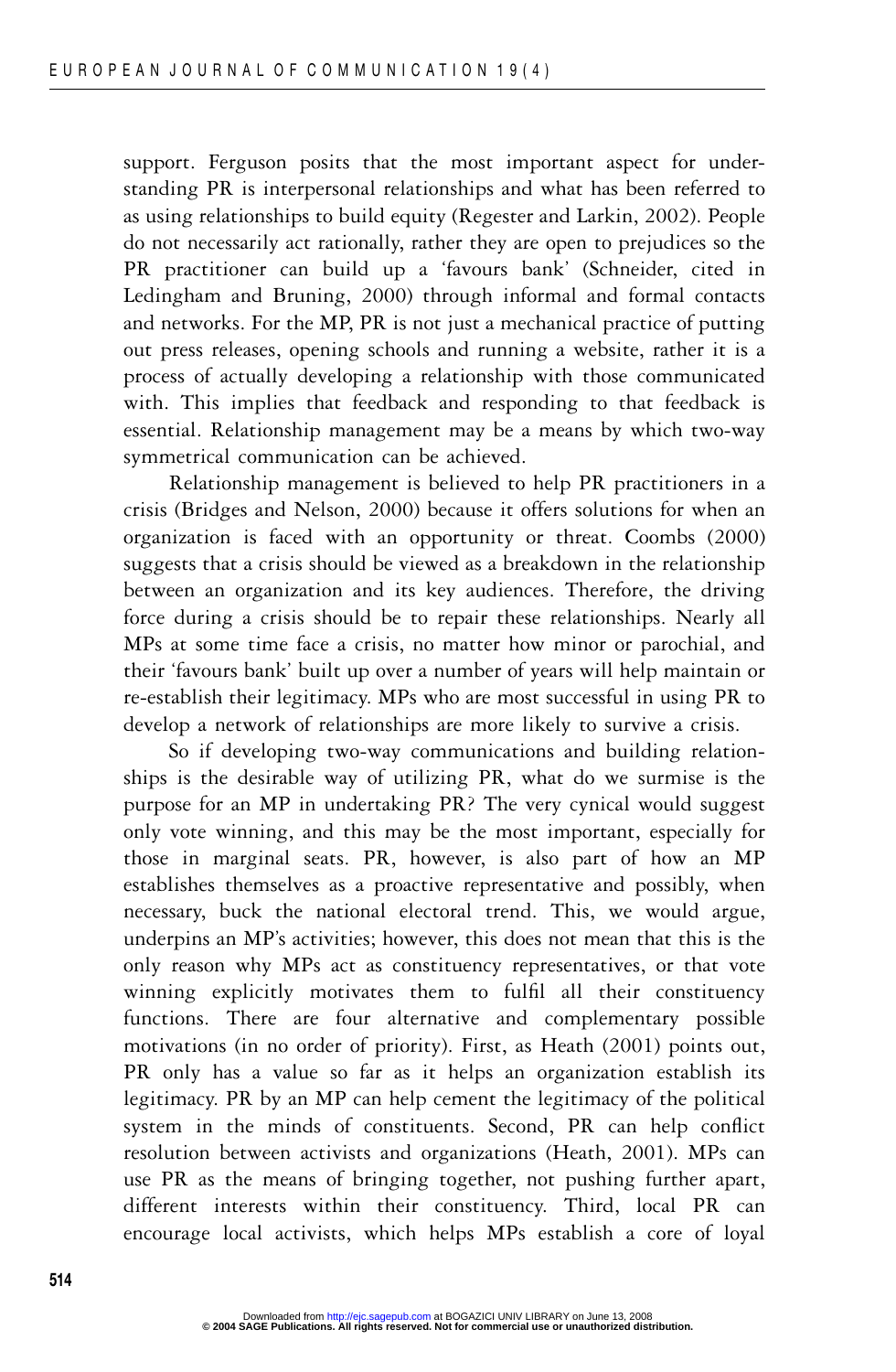support. Finally, PR can help organizations position themselves in relation to their environment (Everett, 2001). Therefore, MPs can define themselves clearly against other constituency actors. For an MP, PR can play a vital role in vote winning, but it would be a mistake to see that as PR's sole raison d'etre. While three of the purposes are indeed related to electoral campaigning, two certainly are not. We argue that PR also plays a critical role in helping MPs effectively conduct their constituency work and so can reinforce representative democracy.

#### **Methodology**

To explore MPs' media relations we chose a sample of recently elected MPs; those who had won their seat in the period since the 1997 General Election. The completion rate was 48 questionnaires returned (from a sample of 76). The questionnaires addressed the importance of coverage in the local and national media, frequency of contact with the media, the purpose of contact and the content of press releases. The questionnaire results were reinforced through 24 interviews with selected MPs from the sample as well as 14 interviews with prospective candidates who had stood, unsuccessfully, at the 2001 General Election. A further 17 interviews were carried out with veteran MPs of 30 years' service or more. The MPs' responses to questions on the frequency of sending press releases were cross-checked with average coverage within the local press over a period of one month. This allowed us to correlate coverage against swings at the 2001 General Election. This was carried out across those MPs who had held their seat prior to the General Election and who we could determine had been proactive from the time they entered parliament. Where there were several MPs covered by one newspaper, for example the *Birmingham Post*, we were able to compare proactive MPs' coverage, and their swings, against those who did not feature in the press as often and who we were told, or we inferred, were less proactive in seeking media coverage. $<sup>1</sup>$ </sup>

To fully understand the impact of the Internet on MPs' communication strategies it was necessary to study their use of both websites and email. Given that MPs' websites are in the public domain, the first part of the study was a content analysis of all 186 MPs' websites accessible via www.parliament.uk/comms/lib/alms.htm, up to and including 31 March 2002. In addition there were 41 sites listed which could not be accessed or were holding pages.

Email is essentially a private communication medium so the second tranche of research data is based on an email survey of 100 MPs carried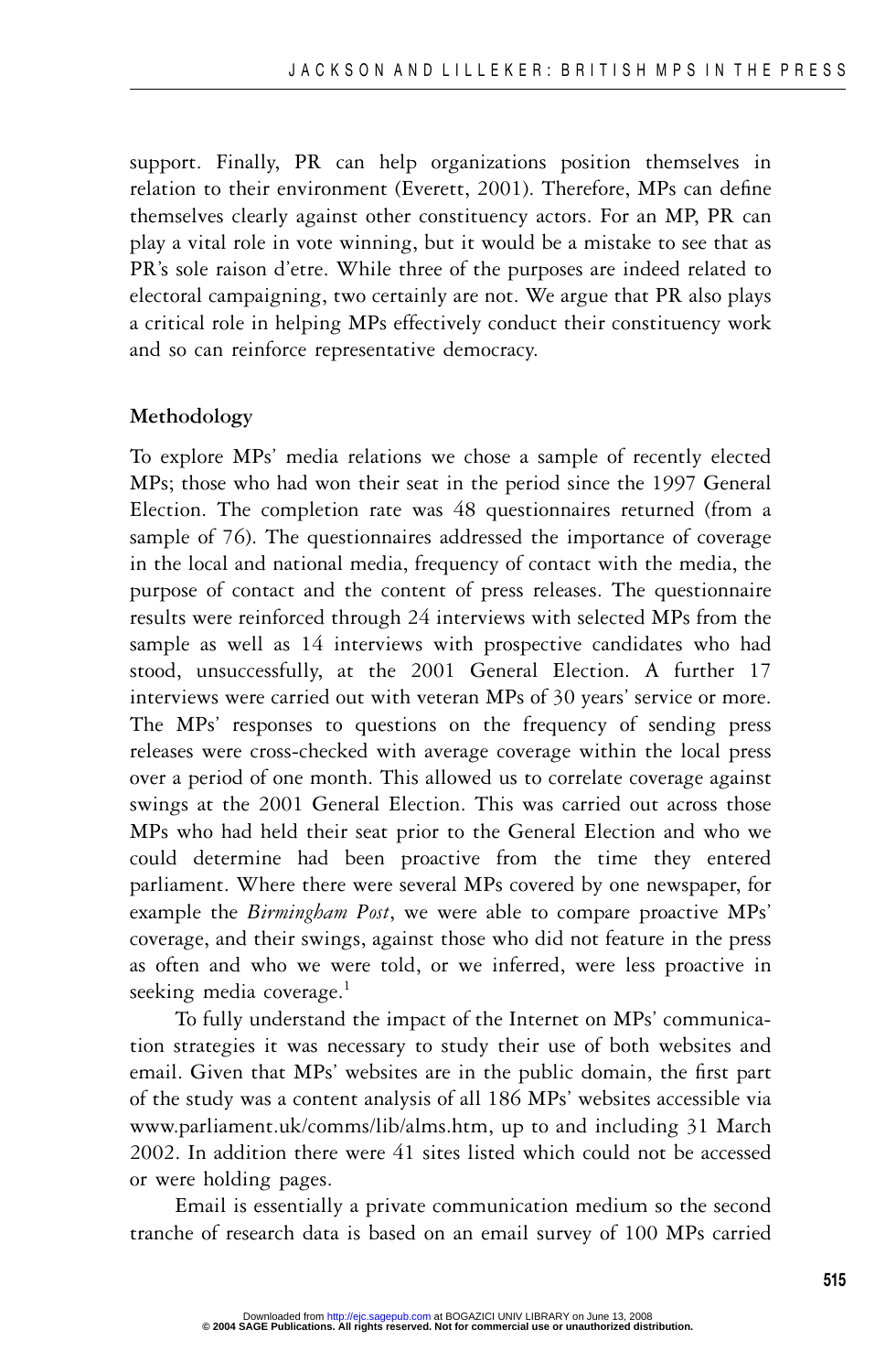out in June/July 2002, plus follow-up interviews. It is worth noting that some 10 percent of respondents had initial difficulty with the technology in terms of returning their completed questionnaire. Although all MPs are issued with an email address, the survey was limited only to those politicians (412 out of 658) whose email address was publicly available (accessed via www.parliament.uk), as it was assumed these members actively encourage email. MPs are notoriously poor responders and the response rate of just under 25 percent was considered sufficient to allow meaningful statistical analysis. Indeed, several MPs commented that their normal policy was *not* to respond to questionnaires, but given the subject matter they made an exception.

While we accept that the findings rely on accurate self-reporting of media relations by MPs, we did attempt to corroborate our findings through a study of the local press and content analysis of MPs' websites and e-newsletters.

#### **Media agentry: just propaganda production?**

While classical PR theory talks of press agentry, it is perhaps more correct to talk of MPs' activities in terms of media agentry. They employ all media, both mediated (e.g. press) and non-mediated (e.g. websites, email), though they concentrate on the mass media as a communication tool. The transition of the media from a deferential observer to watchdog has been explored elsewhere (Barnett, 2002), but for the average politician, the media remains a tool for gaining publicity: somewhere to place their communication. However, MPs are increasingly finding that the national press pays little attention to everyday politicking (Negrine, 1999) and are only interested in controversial stories (Blumler and Gurevitch, 1995; Nossiter et al., 1995: Stanyer, 2001). In response, governments and political parties have attempted to control the news agenda (Blumler and Gurevitch, 1995), a practice that in its most extreme form sees the use of 'spin' as a tool for gaining positive coverage (Jones, 2002). This has led to the development of a vicious circle: where journalists increasingly seek to undermine politicians and governments, while the politicians seek to control the press agenda through tight control over communication and spin (Lilleker et al., 2002). Within this atmosphere many politicians feel reluctant to have contact with the national media and so have grown more dependent on the relationships they can establish with local media journalists (Negrine and Lilleker, 2003).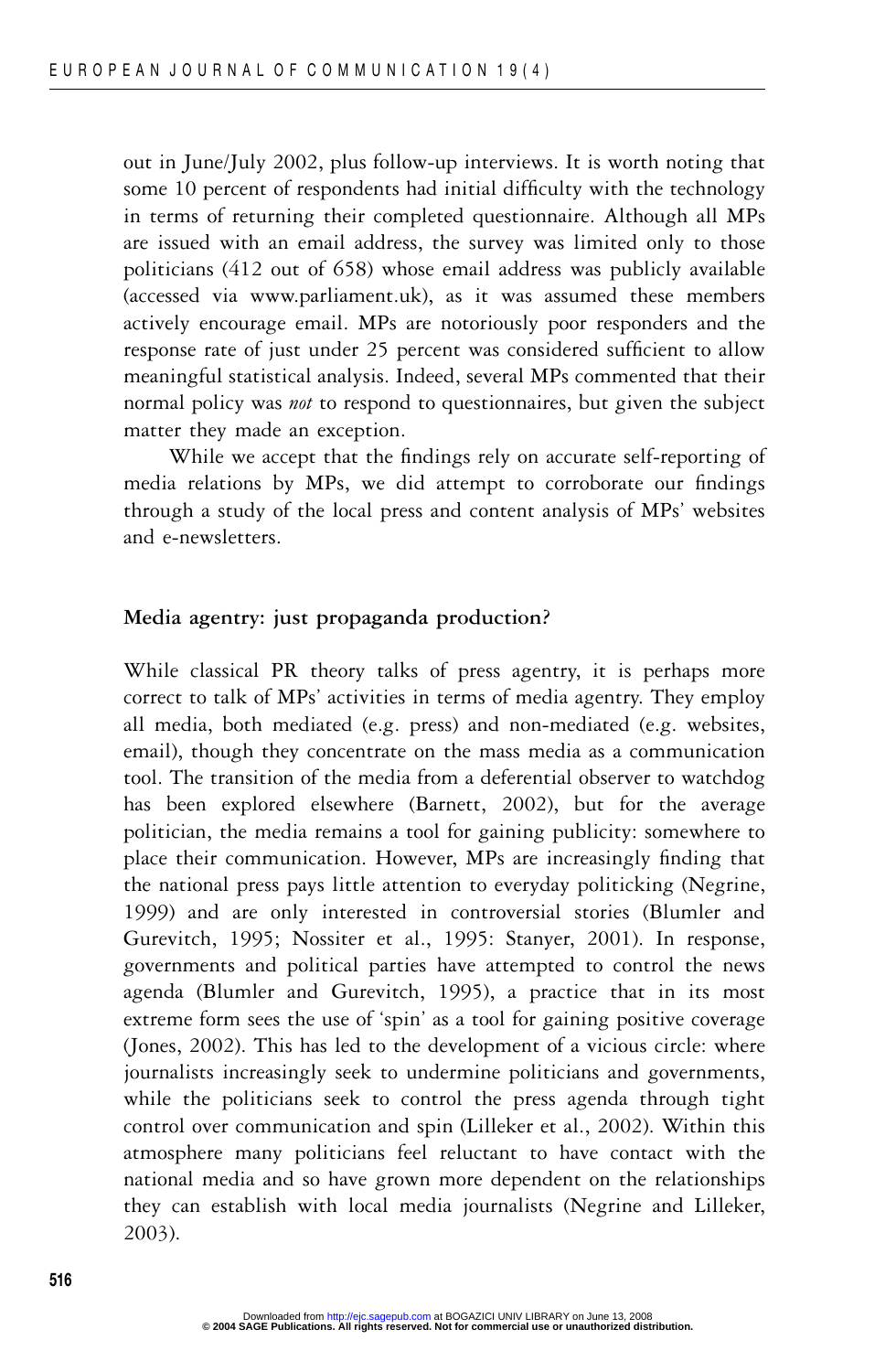Beyond a few exceptions (Franklin and Parry, 1998; Franklin and Richardson, 2002a, 2002b; Lilleker and Negrine, 2003; Negrine and Lilleker, 2003), the relationship between politicians and the media serving their constituencies is academically unexplored. However, if an MP wants to communicate to, or with, constituents, and to demonstrate their commitment to constituency service, the local media is seen as the most appropriate and most accessible method of communication. Within this section we discuss the way in which MPs attempt to gain a media profile, the media they use to achieve this and their aims for building a high media profile. In particular, we correlate their responses in interviews and to questionnaires with the model set out earlier, specifically asking whether vote winning is seen as a result of feeding propaganda out to the media, or if there is a more subtle and complicated explanation for MPs deploying public relations within their constituencies.

#### *Getting in the news*

You cannot just do your work, no-one will know, you must be seen to do your work. I remember back in the '60s if I raised a constituent's complaint . . . it had a good chance of hitting the parliamentary pages . . . by the '90s I had to find the paper, write the damn words and then I still couldn't guarantee anyone would touch it, and that's the local rag, the *Times* and those papers don't care unless you drop your trousers. (Interviewee, 2002)

While amusing and anecdotal, two serious points can be drawn from the above quote taken from an interview with a veteran MP. The first is the enduring requirement to be in the news for carrying out those tasks that can be categorized under the heading 'constituency service'. The second concerns the increased difficulties that MPs face when attempting to publicize their activities. The majority have a negative view of national journalists arguing 'they're all bastards out to make us look like idiots or traitors'; 'they wait 'til you trust them, they'll ask you your personal opinion and next day you're in the shit with the Whip's office'. A more moderate voice, but no less distrustful, argued:

They expect you to go on in a minute's notice and comment on all sorts of policies. Recently I went onto the radio to talk about fox hunting . . . as soon as I went on air I was being asked about the resignation of John Bercow. He's not from my party and frankly I don't care, but I couldn't say that. That's the way modern journalism works and quite frankly I refuse to play their game. (Interviewee, 2002)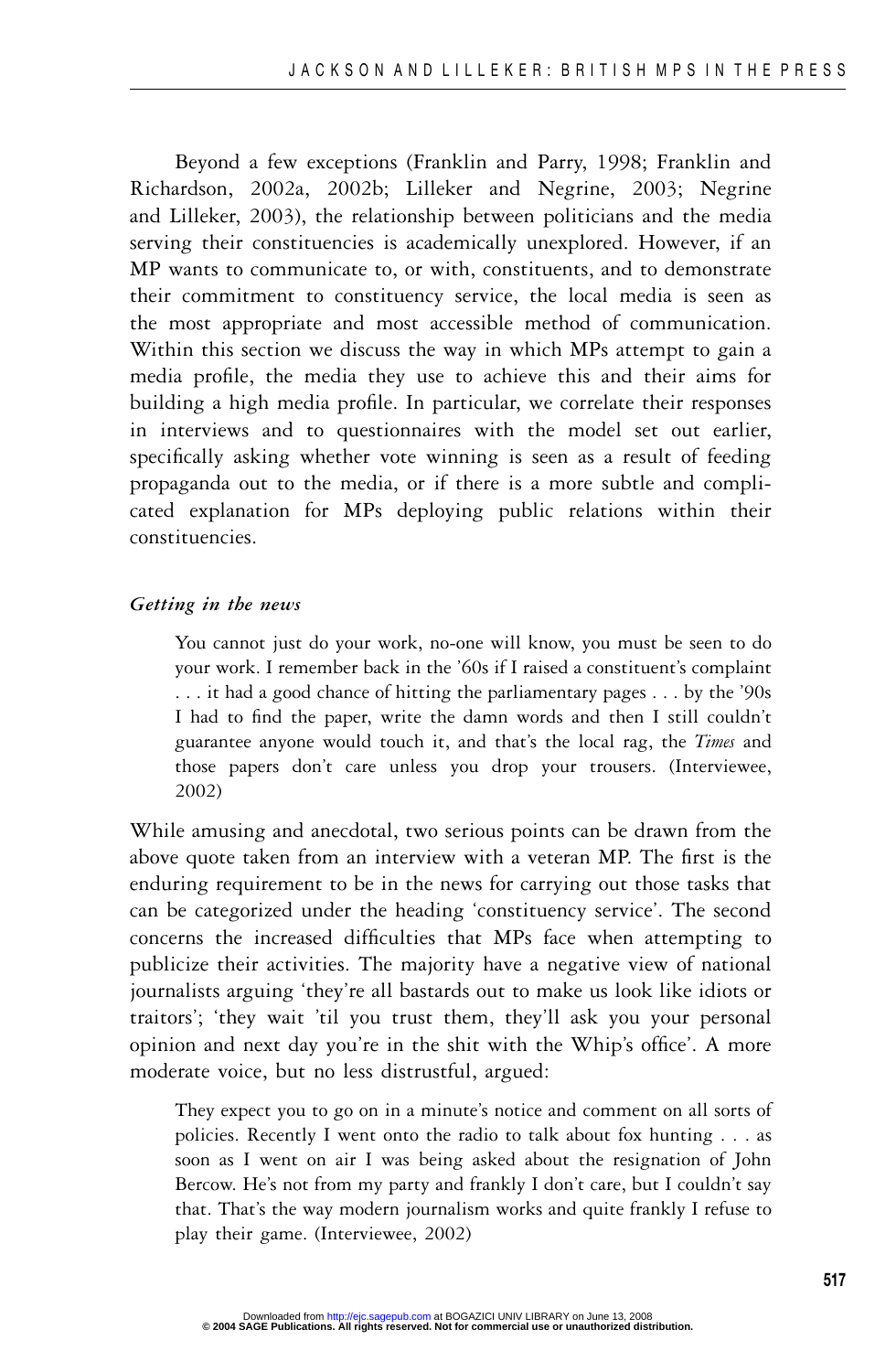| Media of first choice | %    |
|-----------------------|------|
| Local newspapers      | 38.1 |
| National newspapers   | 5.4  |
| Local radio           | 34.5 |
| National radio        | 3.1  |
| Local/regional TV     | 15.7 |
| National TV           | 3.2  |

**Table 2** Media listed as priority for an MP (in percentages)

*Note: N* = 48, all marked as a percentage of total.

Therefore, it is towards the local media that the majority of backbench politicians focus their attention. To provide some quantification of responses in the study, and to aid comparison, the proportions of different media use are presented in Table 2.

MPs said that if they could choose their ideal medium, and the way in which they were presented, then national television would be their clear favourite. However, when talking about their realistic strategies, they recognize that in excess of 80 percent of their media activity is targeted specifically at the local or regional media.

Interviews with MPs and journalists show there is a quid pro quo relationship, supporting the adage that; 'editors want copy, MPs want fame' (interview, 2001), and so MPs are increasingly strategic in the methods used for gaining coverage.

Table 3 records the responses to the question, 'In the majority of your media work, particularly press releases, what techniques do you use to ensure receiving coverage?' The responses shown were the four most common, none of our sample of MPs responded that they did nothing.

|                                                       | Yes $(%$ | No (%) |
|-------------------------------------------------------|----------|--------|
| Copied journalist's language                          | 66       | 33     |
| Used sound bites in speeches and press releases       | 72       | 28     |
| Target words or articles to media and their audiences | 61       | 39     |
| Focused on local issues not national politics         | 88       | 12     |

**Table 3** Methods for gaining media coverage (in percentages)

*Note:*  $N = 48$ , all marked as a percentage of total.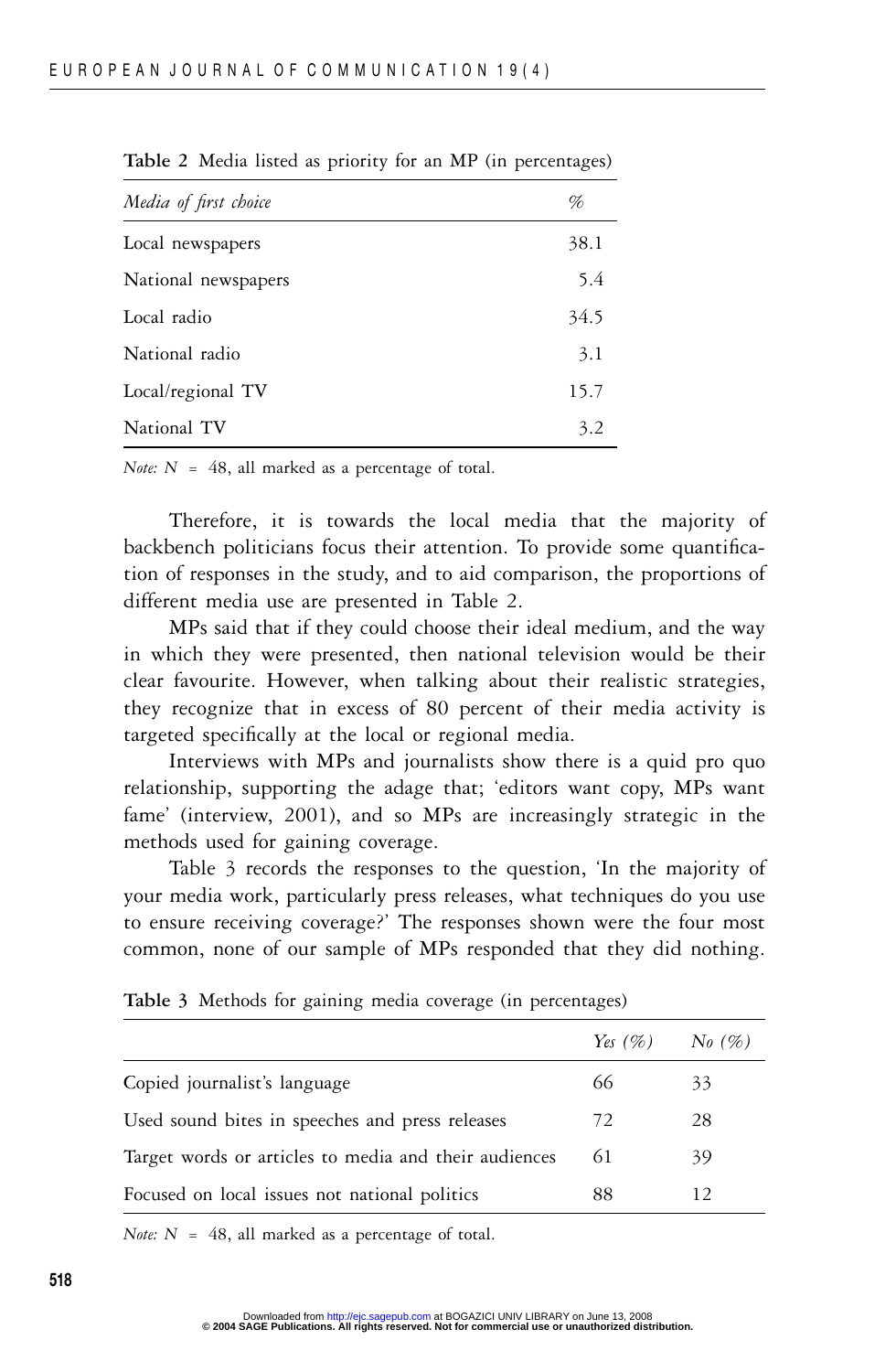Therefore, we can suggest that MPs are strategic about getting in the news and prioritize their media-related activity carefully, so ensuring that they have a high local profile and maximize their potential for receiving a personal vote.

#### *Picking the media*

As highlighted earlier in the article and elsewhere (Negrine and Lilleker, 2003), the modern media–politics relationship leads the majority of backbench MPs, not to mention some ministers and junior ministers, to build relationships solely with the local media. One would expect, bearing in mind the research which has proven the extent to which the advent of television has impacted upon political communication (Blumler and Gurevitch, 1995), that newspapers would no longer be the prime target for MPs' communication. However, MPs find a whole range of gatekeepers throughout the media that exclude them from publicizing their constituency service.

There is naturally some variance in accessibility. If you are an MP with links to a television station, such as Austin Mitchell, or a celebrity, a status former athlete Sebastian Coe enjoyed, or conversely you are one of a small number of MPs with a television company covering their region or city, you can gain a greater level of coverage. These circumstances are, however, unusual. Therefore it is local newspapers and radio that are seen as the easiest way to reach constituents.

The local newspaper, and in particular the free press that are distributed weekly across a growing number of areas, could encourage interaction. MPs read editorials and the letters pages and respond to these when possible. Table 4 demonstrates why the local press is singled out as the most important medium for MPs and what forms of communication are used.

Here we see that the largest proportion of press communication leaving MPs' offices, and subsequently published in local newspapers, relates to constituents' concerns. The remaining 39 percent of activities are the product of the MPs scouring their constituency for campaigns in which they can become involved or, where possible, ones they can lead. This allows them, as one MP put it, to assume the role of 'local hero'. This involves all aspects of constituency life: mundane issues such as traffic problems; faulty street lighting; or graffiti; or crime and anti-social behaviour. Mundane they may be, but it is clearly an example of two-way symmetrical communication.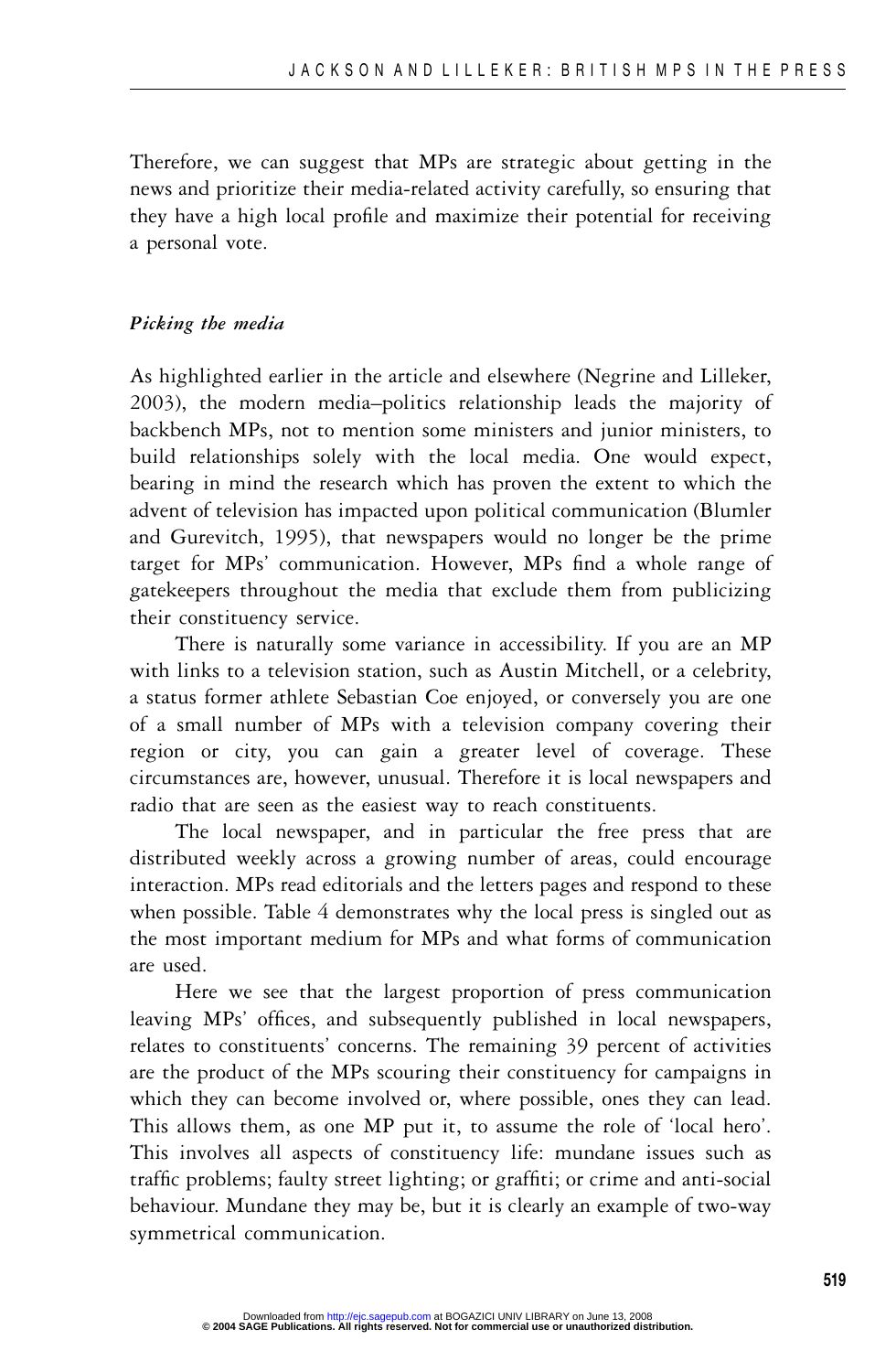| Type of communication                               | Percentage per week |
|-----------------------------------------------------|---------------------|
| Party political statements                          | $\mathcal{P}$       |
| Personal campaign messages                          | 5                   |
| Publicizing casework                                | 27                  |
| Proactive constituency campaigning                  | 39                  |
| Responses to editorials in newspapers               | 11                  |
| Responses to constituents letters in the newspapers | 16                  |

#### **Table 4** The content of MPs' local PR efforts

*Note:* Sample: 10 MP's press releases over a month and press coverage of 34 MPs across eight newspapers.

Local radio is a further forum that may allow symmetrical communication with an MP. As one MP pointed out:

I rarely visit the constituency, due to my duties here [in Westminster] it is impractical. But I have a weekly phone-in show, the DJ plays a few tunes, constituents ring in, and they are constituents as the station doesn't go out beyond the constituency, and I chat to them. If they raise an important issue I'll throw that into a debate in the House and will feed it back next week. They've even started to let me choose the music. (Interviewee, 2003)

We thus see MPs strategically targeting the media, and the media's audience, proactively obtaining news stories and seeking coverage.

#### *Conniving or serving?*

The central question is whether MPs communication is simply one-way, a form of selling themselves using the tools of PR, or whether there is a more symmetrical function for this strategic communication. The first place to look is to the comments made by MPs. A lot of comments follow the general theme of:

If constituents don't know who you are, what you do, even what you stand for, there is no reason for them to support you. I think if you ensure they recognize your face, know you are active on their behalf and know you are fighting their corner, you can make some positive impact on your vote. (Interviewee, 2002)

So clearly vote winning is important, perhaps obviously, and a clear motivation force for MPs to be proactive. This, many argue, is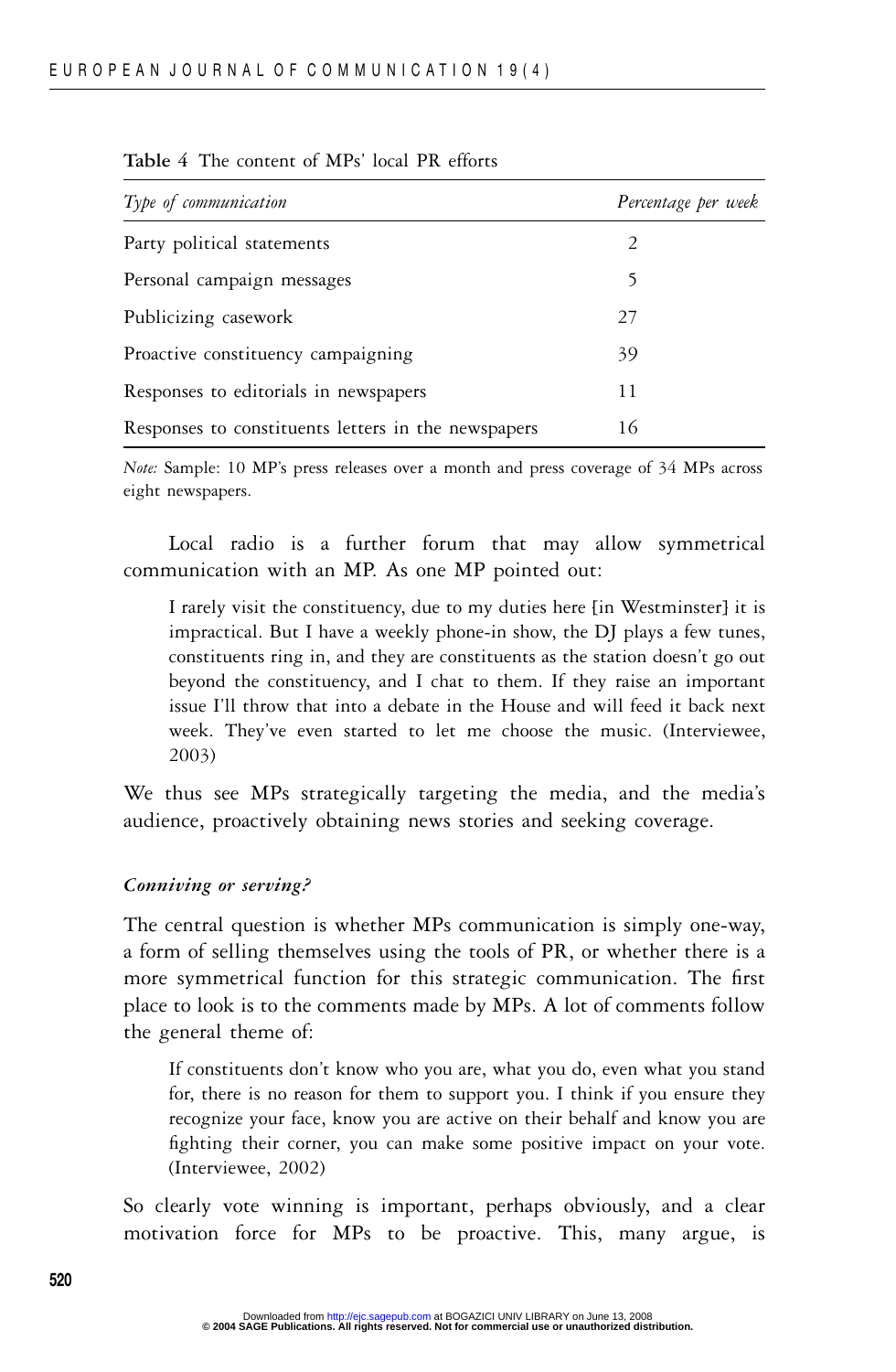particularly the case as the electorate casts their vote with more consideration than in earlier decades of high partisanship.

Closer investigation supports the importance of a perception of vote winning. Although the number of marginal seats (defined as per Finer et al.'s [1961] classification) was low, the activities of MPs were correlated with the marginality of the seat. We found a correlation between marginality and the amount of media coverage attained in an average week at .661, though there is a significant degree of difference across the MPs, and so significance was calculated at the .399 level. In real terms, we find that 80 percent of MPs in marginal seats were on average 20 times more proactive than their counterparts in safe seats; there were, however, 20 percent who demonstrated a lower level of proactivity.

Arguably the proactive MPs are correct in their approach, and are rewarded for doing so. There is a high correlation of .945 between the level of media coverage and the swing in votes, weighted for low turnout and national swing. This suggests that the higher the level of coverage, the greater the swing in an MP's favour, although there were differences that were due to other local factors, which caused a level of significance at the .36 level.

These figures could present us with the conclusion that media agentry is an activity motivated purely by a desire to win votes.

However, beneath the surface are more positive signs. One MP, who monitored the letters pages of his local newspaper, commented:

I need to be relevant to the people I represent. They need to know I am concerned about them and listen to them. Yes I read their letters, yes I am attentive to everything they say, yes I place feedback into the press, but yes I do act on their words. Basically if they say jump I say how high, and to be honest if it is a choice of following the Whip or following constituency opinion, the constituency wins every time. (Interviewee, 2000)

A similar theme emerges from the comments made by the MP who uses radio phone-ins to communicate.

I don't need to do this. No one offered it to me, no one else did it before, I recognized my inability to be there physically and wanted to be there in spirit and action. I provide a service, that is that. (Interviewee, 2003)

Another MP likened herself to a bank, linking in with our earlier comment of MPs building a 'favours bank':

I see a vote as the same as savings. They give it to you and say we trust you with this. All you can do is serve them wisely. That means doing what they want. If a bank loses your money, you don't give them any more. If you don't represent the constituency, you don't get any votes. But it isn't just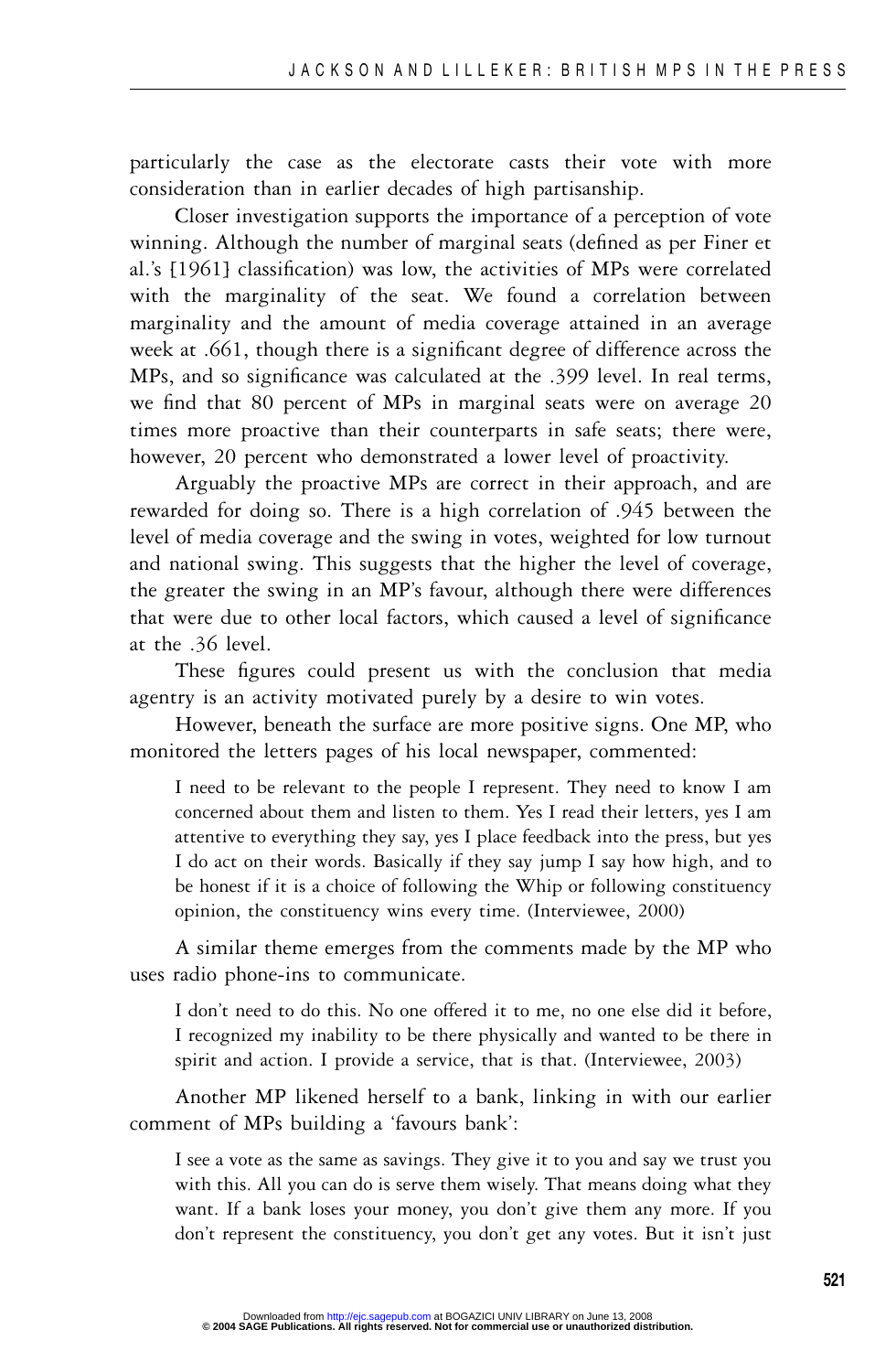about winning votes, it's about trust and service as well. I would prefer to think they vote for me because of the way I represent them than think well I sold myself well, that worked. (Interviewee, 2002)

MPs communication then is clearly two-way. The majority of this activity is designed to improve the standing of the MP and to produce a positive view of the political system in terms of representiveness, they largely lack any intention to allow constituents to inform their policymaking. An MP may use letters pages or the comments of participants in radio phone-ins as a barometer for opinion, particularly among constituents, but often they use these as forums to defend the government. This indicates that the communication is asymmetric, from MP to constituent and then back and in reverse, but seldom is further symmetrical communication encouraged.

Therefore, we must enquire whether MPs are exploiting alternative, and potentially more successful, methods for constructing symmetrical dialogue with their constituents. These are offered by online communications; this new forum for PR is being exploited by nearly every corporate enterprise, political organization and pressure group. If MPs are also interested in developing meaningful dialogue then they should also become e-literate and interactive using the worldwide web.

#### **New technology – are MPs responding or resisting?**

Web technologies have created a political paradox. Nearly all MPs are media agents, but only a few, so far, have demonstrated an ability to become proficient in using the Internet. This is surprising as the Internet offers unmediated communication and potentially enables an MP to speak directly to their intended recipient. This is not to say that online communication will replace local media relations, rather it can be complementary. The Internet offers an enhanced capacity for MPs to engage in direct communication with constituents outside election campaigns.

It is the ability to encourage interactivity which has excited a number of commentators and politicians (Coleman, 1999; Cook, 2002; Holmes, 1997). Set against a backdrop of apparent voter apathy in the UK there is a belief that e-democracy can help revitalize politics. The Labour government is promoting the idea of a 'knowledge economy' (Blunkett, 2000; Stedward, 2000) which, along with the idea of egovernment (Cook, 2002), is fuelling societal use of web technologies. MPs exist in an environment which is encouraging ever-greater use of direct two-way communications via the Internet. Within this section we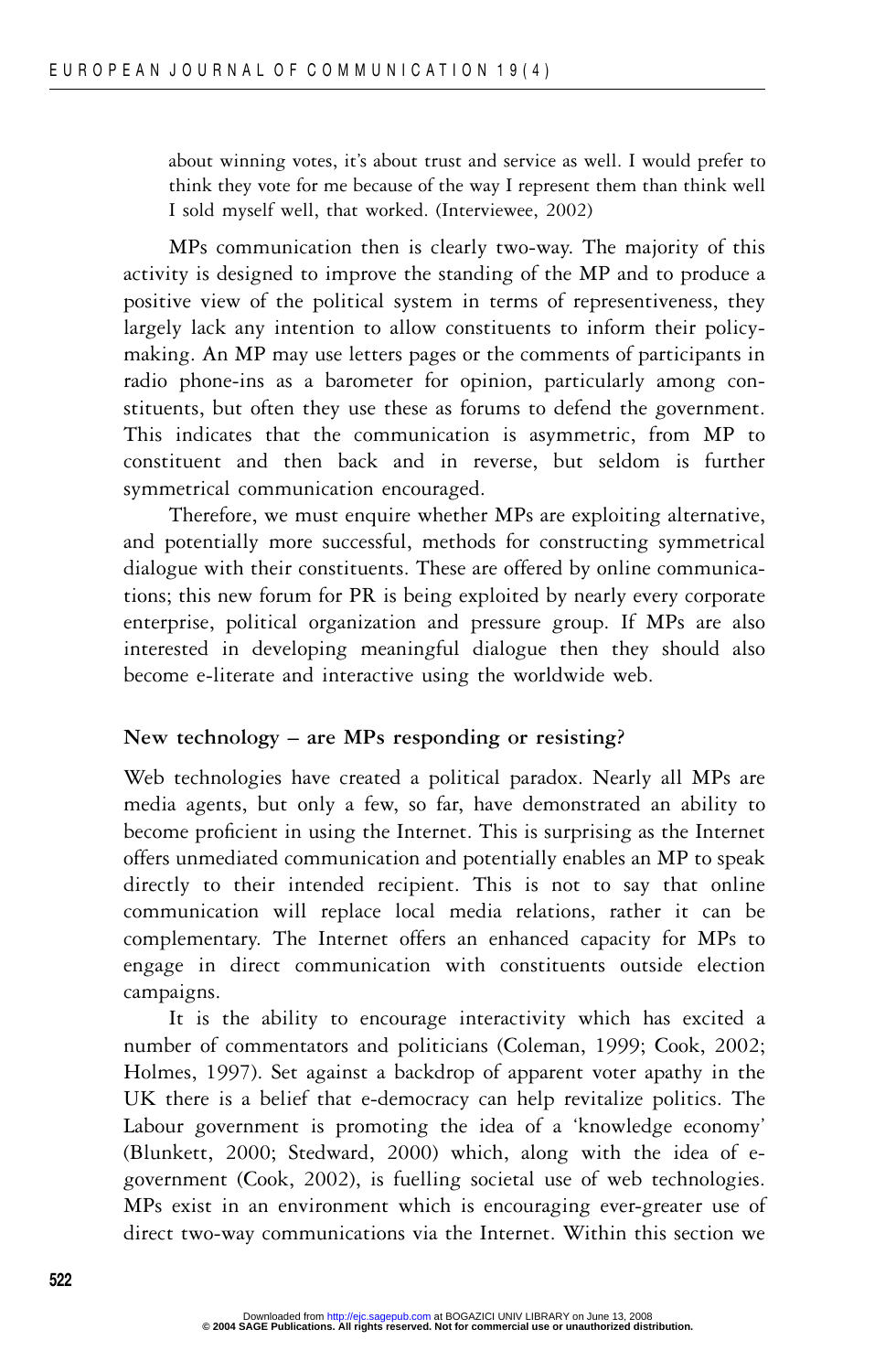discuss the ways in which MPs use their own websites and email to communicate with constituents. We approach this in terms of two different motivations, first reinforcing representative democracy and second as part of their long-term electoral campaigning.

#### *Websites – enhancing the body politic*

Analysis of MPs' websites shows that the vast majority see Internet communication as primarily one-way, to give website visitors information on themselves and what they are trying to achieve. David Jamieson (Labour) is typical in stating on his home page: 'This site is designed to give the people of Plymouth Devonport information about the work I am doing on their behalf as their MP.' Far fewer take the view of Jean Corston (Labour): 'This website has been set up to allow Jean's constituents to pass on their views about issues of the day.' Table 5 shows that feedback tends to be a secondary function to that of using their website as an electronic brochure.

Clearly the potential interactivity of MPs' websites is not yet being fully utilized. Some 37.7 percent of websites appear to have no form of online interactivity at all, and those that do are not particularly innovative in encouraging dialogue. For example, the most popular form of interactivity used is the passive act of placing their email address on their website. Just a few pioneers have tried to encourage more feedback. For example, only 7.1 percent provide opinion polls and 4.3 percent surveys. Shona McIsaac (Labour) uses these two sources of feedback as part of her overall strategy: 'Most of the electronic polls are backed up by old-

| Feature         | Percentage of MPs |
|-----------------|-------------------|
| MPs biography   | 81.7              |
| Contact details | 71.5              |
| Press release   | 64.5              |
| Links           | 57.5              |
| Constituency    | 55.9              |
| Surgeries       | 43.0              |
| Speeches        | 41.4              |

**Table 5** Key features of MPs' websites

*Note:* Total list includes 32 identified features.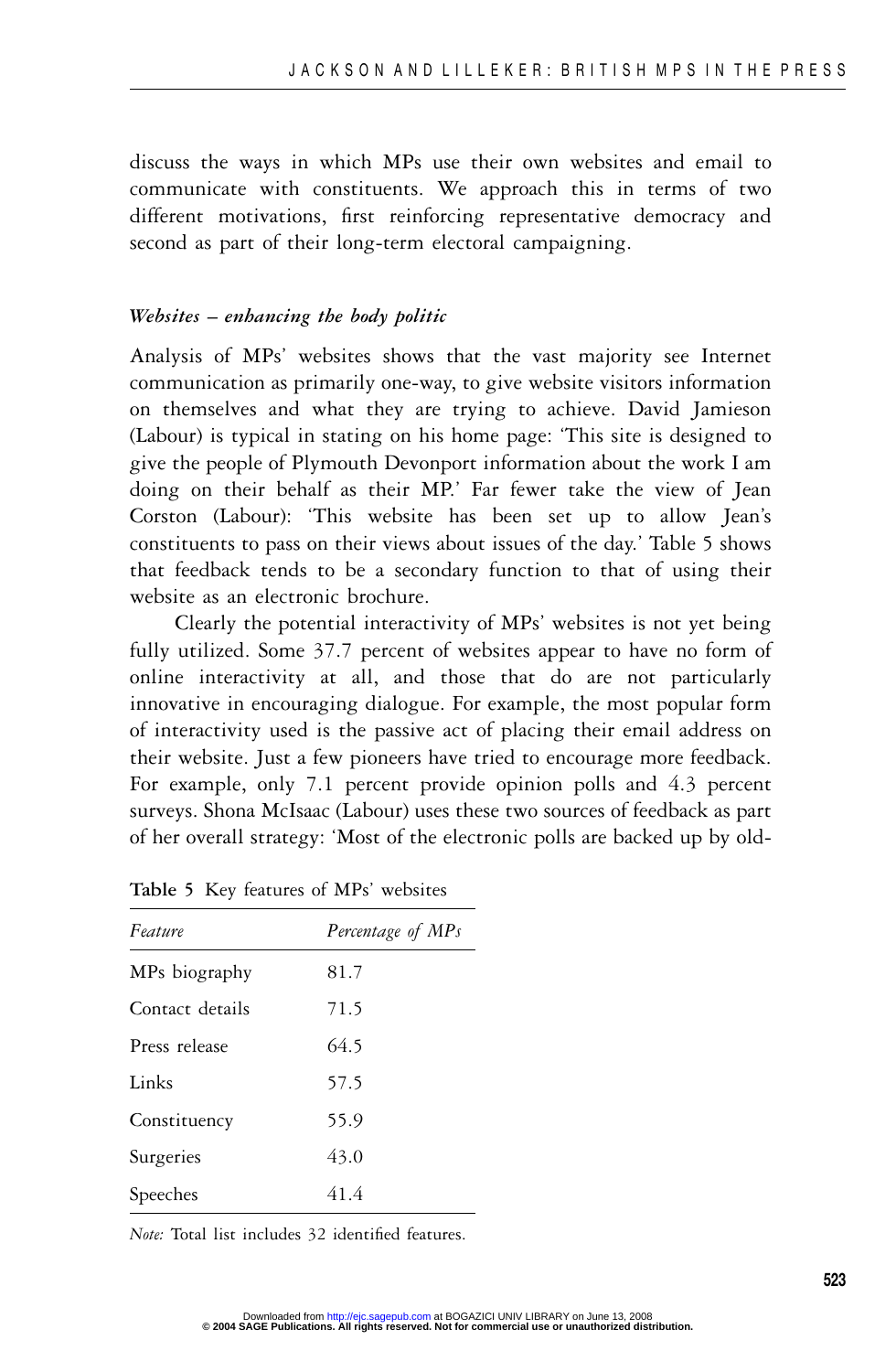style phone work and letter writing. The methods complement each other.' But the questions raised in polls and surveys are controlled by the MP, online discussion forums give far greater opportunity for two-way symmetrical communication. However, only 1.6 percent of MPs' websites provide this function and one MP commented, 'Sadly to date it has as a forum been greatly underused.'

The picture, however, is not all negative. It is quite clear that MPs, in using their website to support their constituency role, are trying to promote not just themselves but also the political system. For example, nearly a quarter of websites (22.6 percent) try to educate constituents as to what they can do for them. Those such as Harry Barnes (Labour) who provide a online surgery are taking the concept of constituency casework one stage further. Some, such as Alan Beith (Liberal Democrat), try to use their website as a community resource whereby they promote local events. A few see themselves developing a role beyond party politics or their constituency and directly view their website as part of the debate about democracy.

#### *Websites – a successful campaign tool?*

MPs have not been that keen to have their own website. In 2000 there were 97 accessible (IEA, 2000), by 2002 this had only risen to 186. The single most important factor in encouraging MPs to create a website appears to have been the 2001 General Election. This might suggest that MPs thought having a website might be a vote winner. This is reinforced by the fact that after the election at least 33.9 percent of websites became effectively dormant and were not updated for at least six months. Many are created to avoid being left behind; few show an intrinsic belief in the impact of the new technology, perhaps because most MPs' websites receive only a few hundred visitors a month.

If the aim of PR is to help get an MP elected then we would expect those with the closest electoral contests to use all of the techniques available to them. In fact, of the MPs with an operating website, marginal seats were slightly underrepresented. This perception of a website being of limited electoral value is particularly acute among the 10 smallest majorities, where only one MP had a website.

In the business world, electronic communications have quickly been utilized successfully. Apart from a very small minority of pioneers, MPs have not yet taken up the Internet with the same enthusiasm. Generally they have failed to use their websites as a PR tool. For example, some 31.2 percent of websites contain no obvious form of party branding such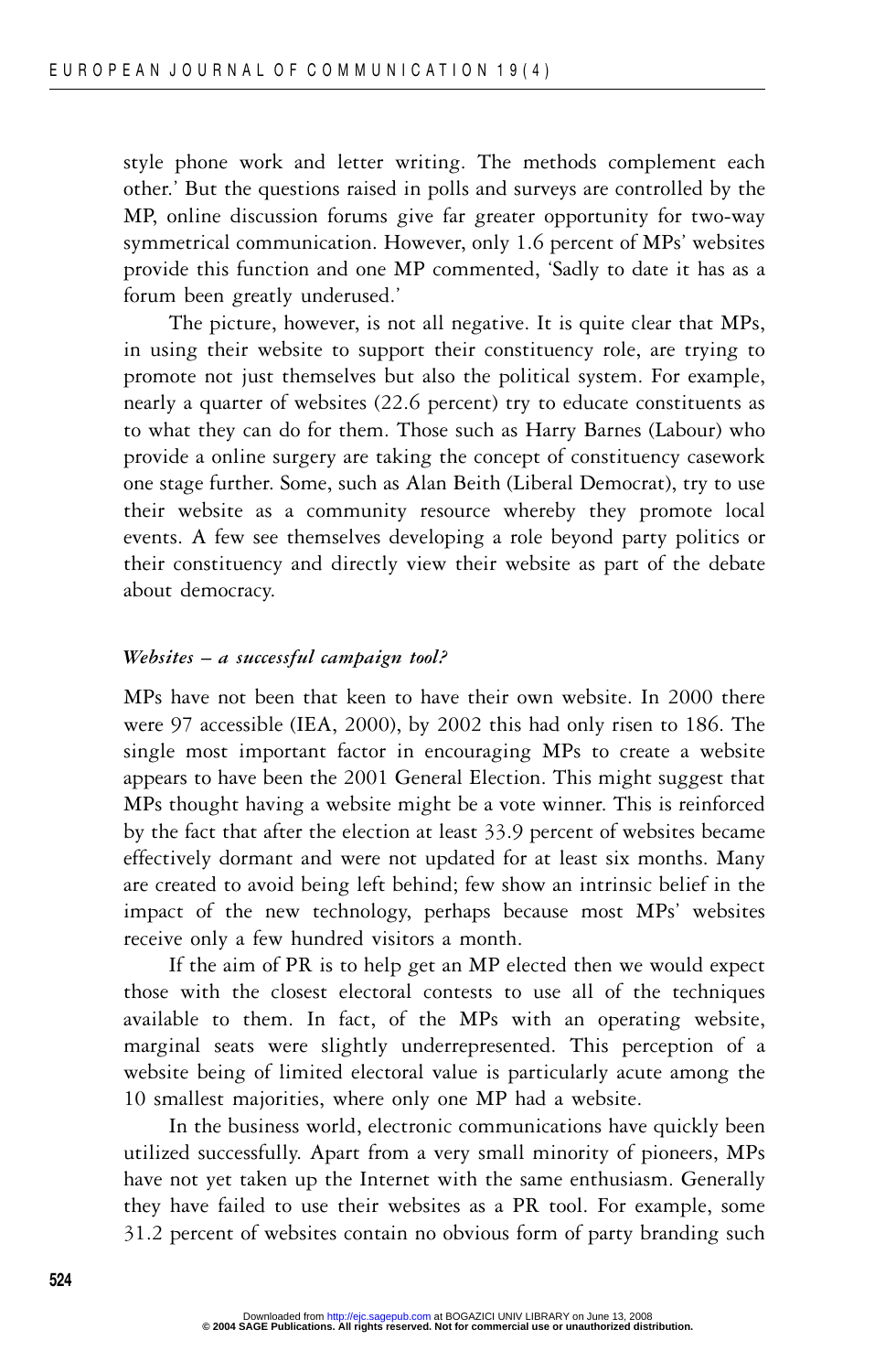| How often            | All MPs $(\%)$ |
|----------------------|----------------|
| Within the month     | 51.5           |
| Within three months  | 8.1            |
| Within six months    | 6.5            |
| More than six months | 33.9           |

**Table 6** When were MPs' websites last updated?

as logo, colour, fonts or strapline. Only 18.8 percent of sites encourage visitors to join the party or volunteer for help, and only 3.7 percent have a mailing list people can subscribe to. At present MPs' websites are generally not used as effective campaigning tools.

'Stickiness' is the key to building, developing and nurturing relationships, in other words building a relationship by encouraging people to visit your website repeatedly. For MPs, typical features used to encourage repeat visits are updated press releases, diary dates and opinion polls. However, only 51.5 percent of MPs updated their websites monthly (see Table 6), the rest are unlikely to build the necessary long-term relationships required for preparing an election campaign.

#### *Constituency email – enhancing the body politic?*

Email is cheap, easy to use and very convenient. It is of no surprise that estimates for its use continue to grow (Gunther, 2003). This means that MPs exist in a world where email usage is the norm, and more specifically a wide cross-section of their constituents will consider it the norm. MPs will have to respond or risk being out of touch with society, which will make them, as part of the political institution and not just as individuals, appear outdated to many. Therefore, adaptation to email is part of how MPs can defend the very 'relevancy' of politics to everyday life.

The Internet, and email in particular, opens up the potential for Grunig's fourth model, two-way symmetrical communications, becoming readily attainable. The interactivity of the Internet offers a more transparent means of achieving feedback. Not only is it easier to write an email than a written letter, more importantly your potential options are greatly increased. For example, instead of just responding to an issue, a constituent could forward to an MP a news story they had seen to back up their own point of view. This is a very neat link between traditional media relations and the use of new technology. There is no reason why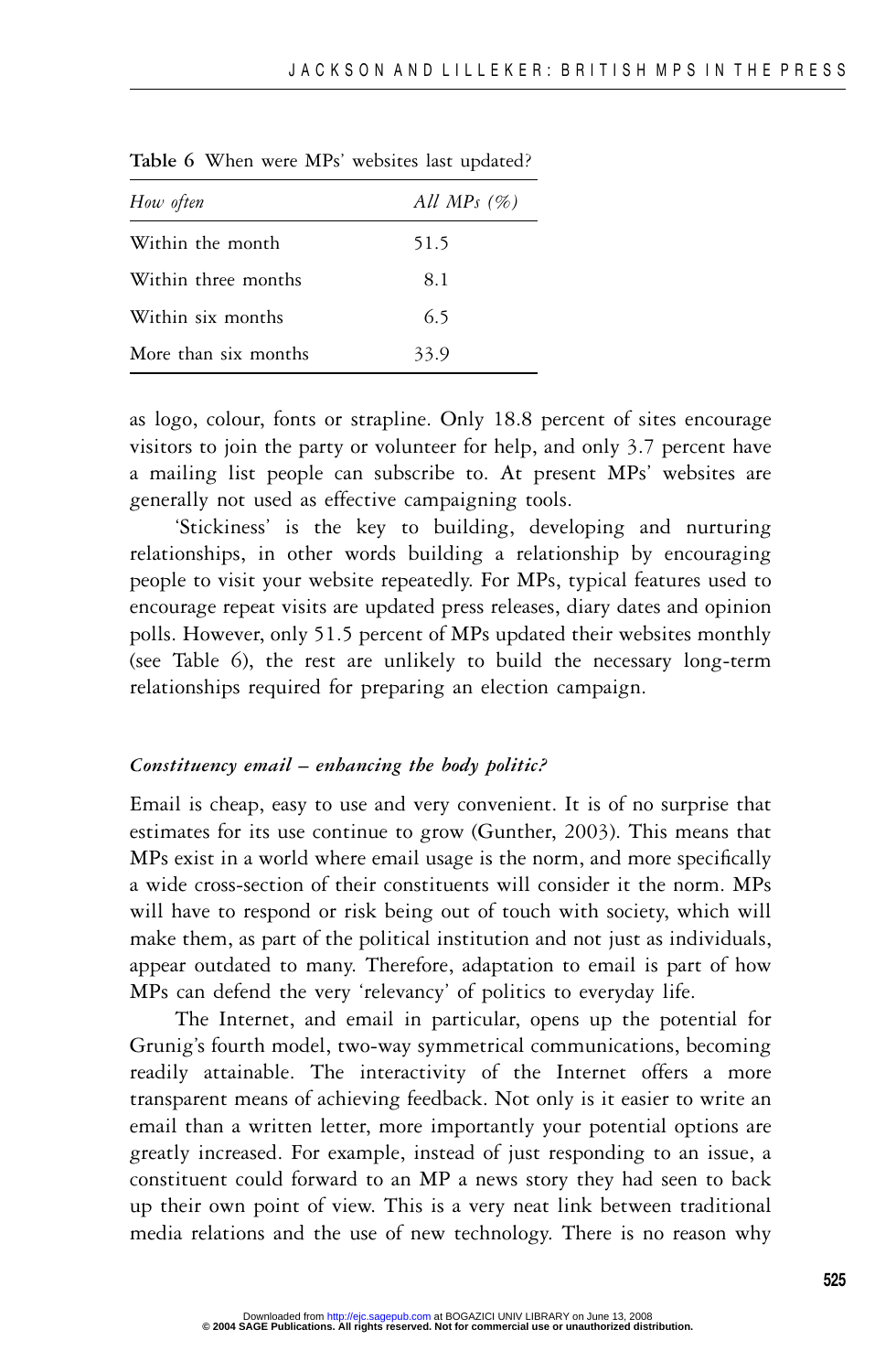MPs cannot turn this on its head and use it to their advantage, such as include favourable media e-clippings in their e-newsletters.

#### *Email – a successful campaign tool*

Email has been heralded as a 'killer app' (Downes and Mui, 2000), which in this context means that it could potentially revolutionize the way MPs approach re-election. Certainly, Sir George Young (Conservative) claims that email campaigning could add 5 percent to an MP's vote by the next election (*Guardian Unlimited*, 2001). This would further strengthen the incumbency factor. However, evidence suggests that there has so far been fairly limited strategic use of email. Email may be leading more to evolutionary than revolutionary change.

An effective marketing tool used in the commercial sector are 'signature files' (Ollier, 1998). This enables an organization to publicize, at the bottom of an email sent out to recipients, particularly 'newsworthy' ideas. Signature files can be applied to all emails sent out, so not only when an organization is proactively sending out emails, but also when it responds to emails it has received. Therefore, a simple acknowledgement of receipt of an email from a constituent can contain a campaigning/ marketing message. However, only 12 percent of respondents use this simple and easy to administer technique. This suggests that MPs are not actively searching for, or using, those peculiarities of the Internet that might help them promote their key ideas.

Furthermore, the commercial sector has realized the importance of collecting email addresses and using these for direct mail purposes (Collin, 2000; McManus, 2001; Ollier, 1998). The response from MPs to the opportunity that email represents suggests that, as a collective body, they have not recognized its potential. Only 33 percent actually collect constituents' email addresses. Moreover, collecting the emails of constituents is only the first stage, the more important task is sending out regular emails to constituents to build up online relationships. As Table 7 shows, there is only a very small number of MPs who believe that the amount of hard work required to collect and update constituents' email addresses and send out regular emails will have beneficial electoral consequences.

The Internet, in the form of both websites and email, fits very neatly with both Grunig's aspiration of two-way symmetrical communication, and Ferguson's central importance of PR in building relationships. There has certainly been an increase in unmediated communications from MPs to their constituents as a result of web technologies. However, this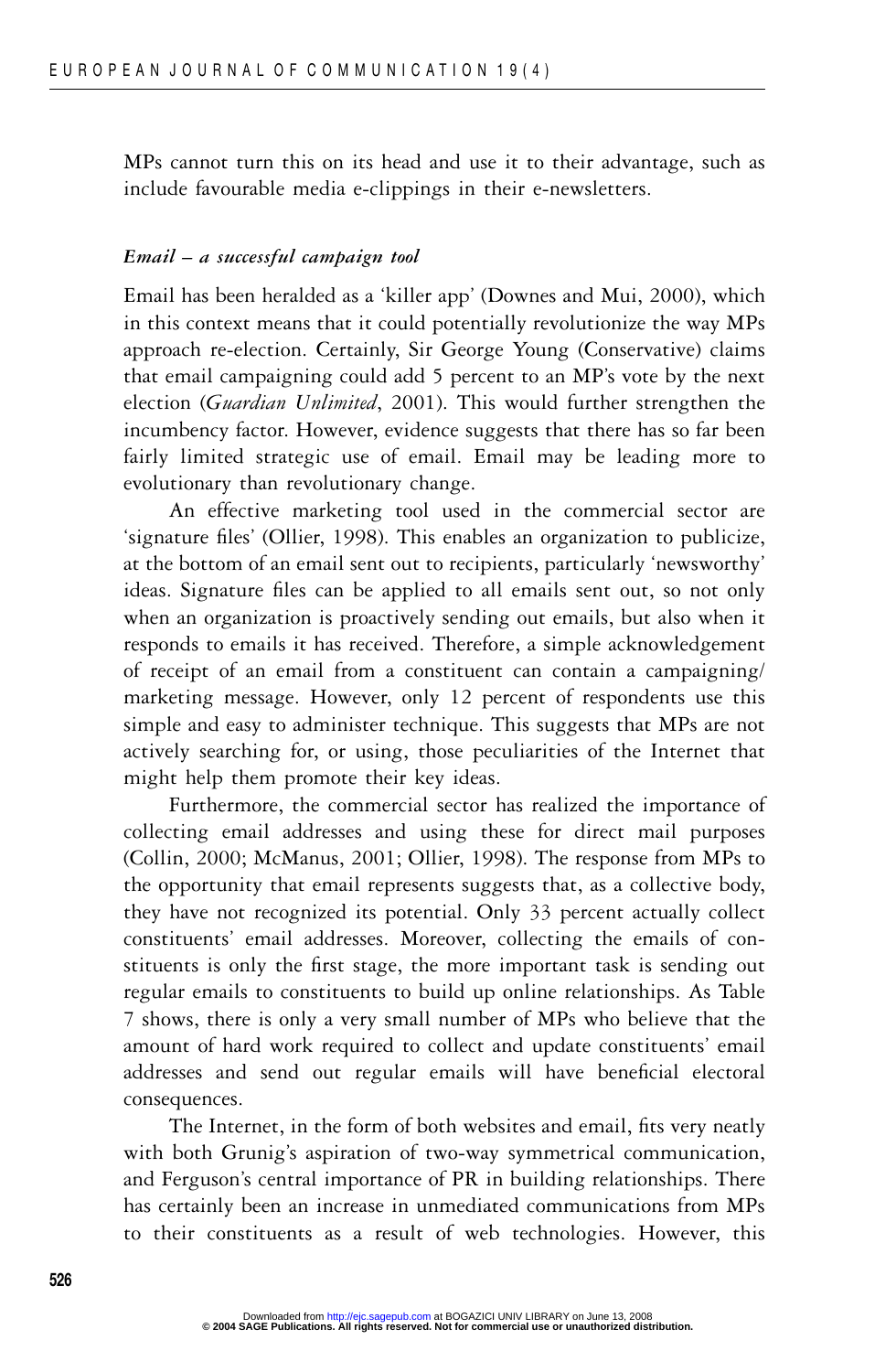| What information sent   | Percentage of MPs |
|-------------------------|-------------------|
| Changes to website      |                   |
| Speeches/press releases | 5                 |
| Details of campaigns    | 8                 |
| Regular newsletter      | 4                 |
| Party policies          | 2                 |
| Election campaigns      | 8                 |
| Appeals for help        | 10                |

**Table 7** Information regularly sent by email to constituents

communication is primarily one-way and so can be identified within the press agentry and public information models. Only a few pioneers attempt some form of two-way communications, the vast bulk of which is asymmetrical. Therefore, there is a growing democratic credibility gap between what electors want and what MPs are, as a whole, providing.

#### **Conclusion: the uses of PR among MPs and their motivations**

We argue that the practice of MPs suggests two refinements to Grunig's theory of PR as they apply to the political sphere. First, the terminology of media agentry is more applicable to MPs' PR approach than press agentry because the former implies a much wider range of techniques than the latter. Second, the mixed-motive model is not just based on the power relationship between sender and receiver; for politicians the role they are playing is also an important factor. However, as Table 8 demonstrates, Grunig and Hunt's continuum is, with these amendments, a useful tool for explaining political PR. When developing their constituency role, MPs appear most likely to utilize asymmetrical communication. Such feedback can lead to improvements in presentation without the need to change policy stances. The only area where MPs are likely to encourage symmetrical communication with constituents is on those limited areas where neither their party nor they themselves have fixed opinions. However, given that the potentially most symmetrical communication tool, the Internet, remains underused by most MPs, very few constituents have yet influenced policy in this way.

Table 9 suggests that MPs do not just use PR to win votes. The only motivation which is applicable to all PR techniques is that of establishing political legitimacy, which cannot be said for any of the three election-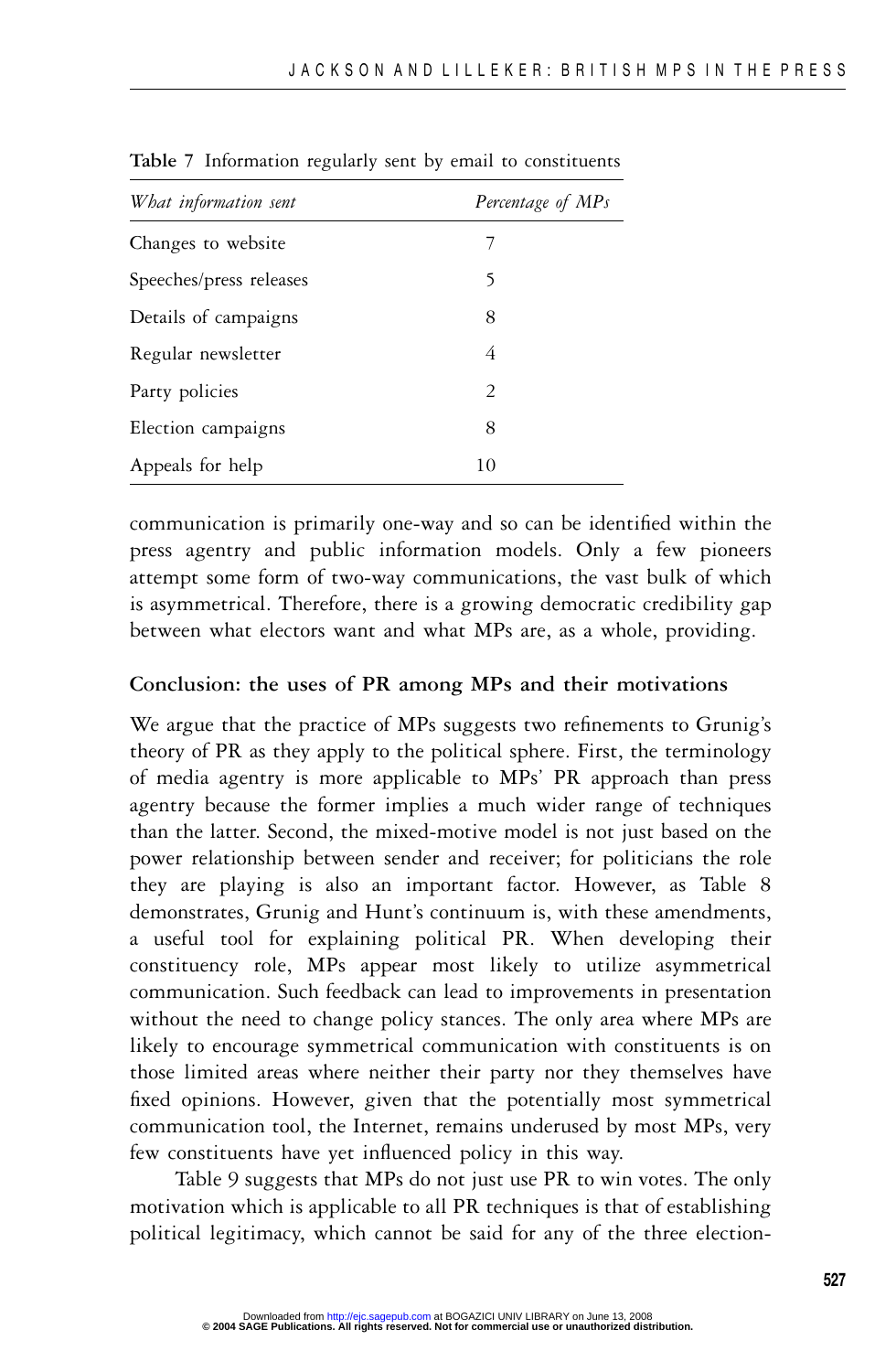| PR tools                   | Media<br>agentry | Public<br>information | $Two-way$<br>asymmetrical           | $Two-way$<br>symmetrical      |
|----------------------------|------------------|-----------------------|-------------------------------------|-------------------------------|
| Local press                | X                | X                     | X<br>When feeding<br>info back only |                               |
| Letters page<br>monitoring |                  |                       | X                                   | X<br>Limited                  |
| Phone-in<br>participation  | X                | X                     | X                                   | X<br>But, rarely used         |
| Email                      | X                | X                     | X                                   | Potentially, but<br>underused |
| Website                    | X                | X                     | X                                   | Potentially, but<br>underused |

**Table 8** How MPs use PR

winning motivators. However, this must be balanced by the fact that the Internet has yet to be seen as a real vote winner. If MPs' websites reach critical mass or email becomes an effective political weapon in the near future, then this balance may tilt towards using PR primarily for vote winning.

| PR tools                   | To win<br>votes                   | Establish<br>legitimacy | Conflict<br>resolution   | Encourage<br>party<br>activists  | Position<br>selves in<br>relation to<br>environment |
|----------------------------|-----------------------------------|-------------------------|--------------------------|----------------------------------|-----------------------------------------------------|
| Local press                | X                                 | X                       |                          | X                                | X                                                   |
| Letters page<br>monitoring | X                                 | X                       | X                        |                                  | X                                                   |
| Phone-in<br>participation  | X                                 | X                       | X                        | X                                | X                                                   |
| Email                      | Potentially X<br>but<br>underused |                         | X<br>Among a<br>few only | Potentially,<br>but<br>underused |                                                     |
| Website                    | X<br>Short-term                   | X                       |                          | X                                | Х                                                   |

**Table 9** Purposes for MPs using PR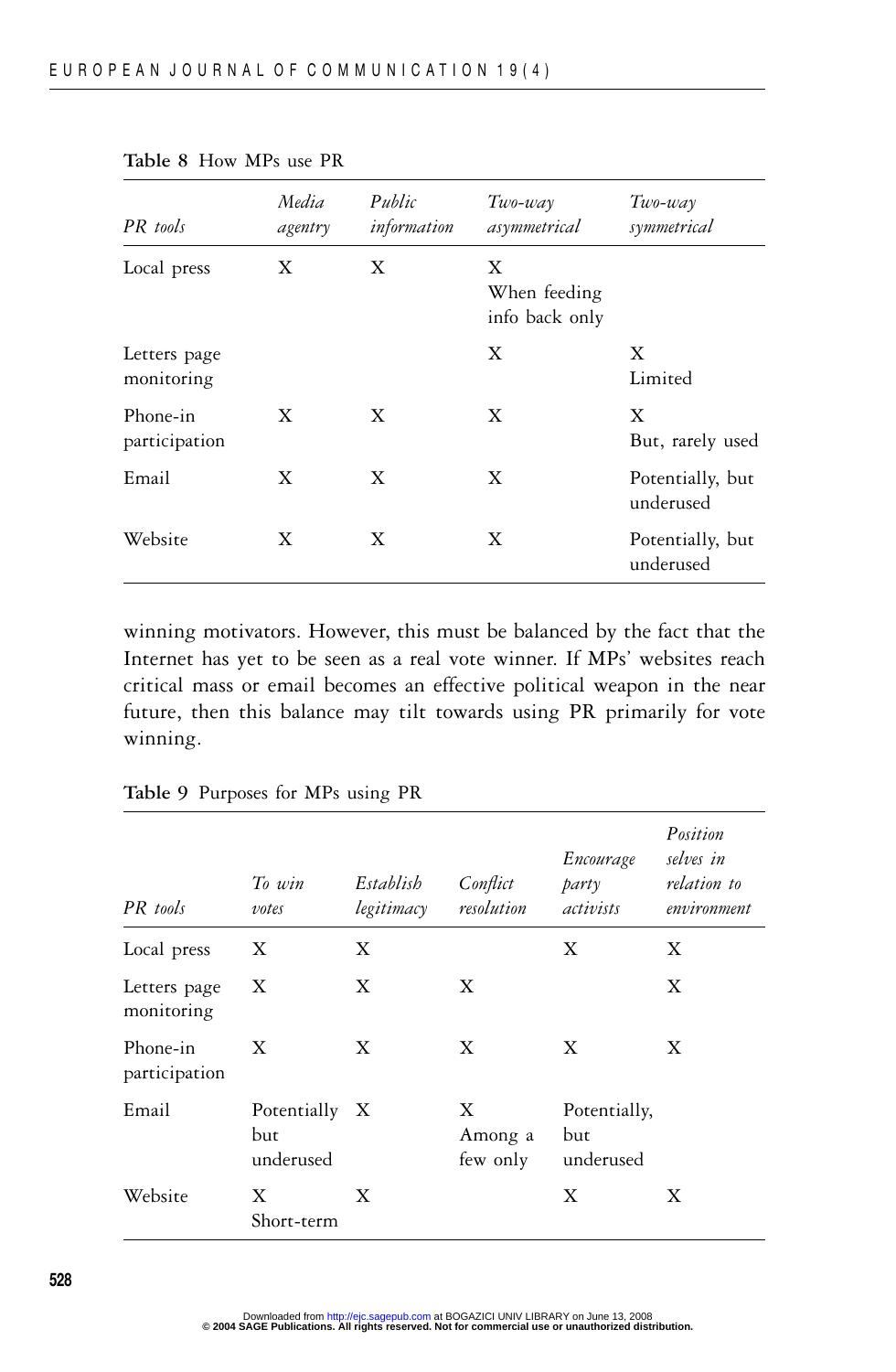| PR tools                | Build formal and informal networks |
|-------------------------|------------------------------------|
| Local press             | Limited usage                      |
| Letters page monitoring | Limited                            |
| Phone-in participation  | Rarely used                        |
| Email                   | Potentially, but underused         |
| Website                 | Potentially, but underused         |

**Table 10** How PR is used to build relationships

If Grunig and Hunt's continuum is a useful tool in explaining MPs' PR, what of the concept of relationship management? Table 10 suggests that building formal and informal contacts seems less of a PR motivator for MPs. Unlike the mixed-motive model, relationship management cannot exist through asymmetrical communication, MPs need to not only encourage feedback, they also have to respond to that feedback. To build and maintain relationships there must be a sense of equality between MPs and their constituents; the clearest evidence for such an equality is symmetrical communication. If the constituents feel inferior in the relationship, that their concerns are not addressed and they are unable to influence policy, then Ferguson's model is inapplicable to political PR. The fact that communication is largely assymmetrical, not symmetrical, and that the equity in the 'favours bank' has not been maximized by MPs, suggests their disinterest in building symmetrical relationships. However, the fact that the Internet offers the best opportunities for symmetrical communication and that, largely, MPs are unable to effectively harness the potential of e-communications may suggest that there is also a technical barrier currently obstructing symmetrical communication.

Encouraging greater interaction, whether asymmetrical or symmetrical, between the local electorate and their MP carries an inherent danger. The Burkean view is that an MP's first duty is to vote according to their conscience, not what their constituents think. A slightly alternative view, that equally plays down the role of the voter, is Michel's Iron Law of Oligarchy, whereby policies and political campaigning are dominated by party elites and not MPs. However, given the evidence that voters are becoming increasing motivated by their perception of their MP, and the level of service they offer, we would suggest there is a greater demand for symmetrical communication. Currently, most MPs are not encouraging this style of communication, thereby failing to exploit the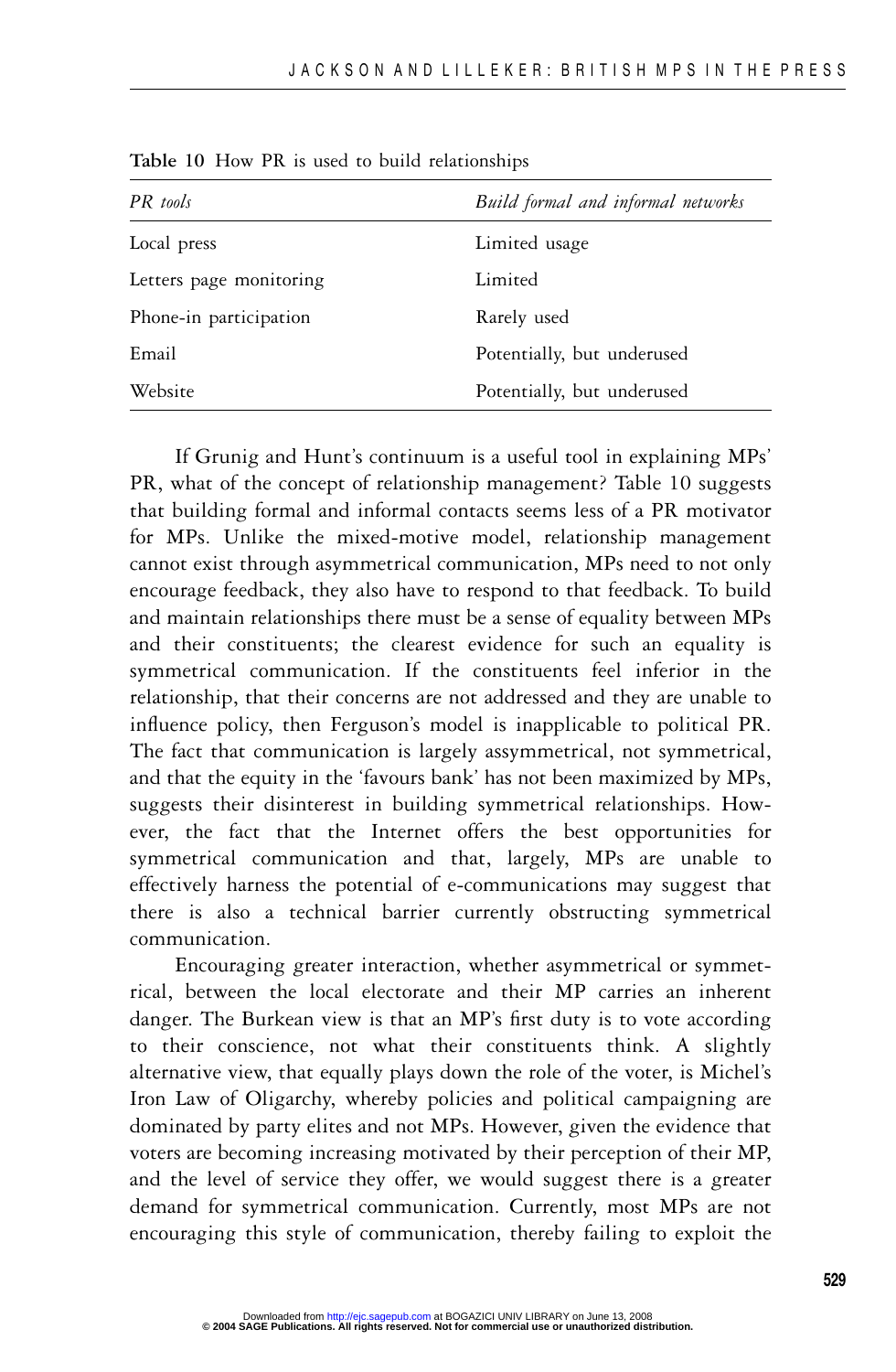full potential of the PR tools available to them. Instead, they are largely talking at, rather than with, their constituents. Evidence suggests that in the 21st century corporate PR has abandoned its propagandist heritage in favour of two-way symmetrical modes of communication; it appears the constituent is demanding a similar shift in behaviour from their MPs.

#### **Note**

1. These data draw on material collected for Dr Ralph Negrine's ESRC-funded project 'MPs and the Media' R000223540. We are grateful to Dr Negrine for giving us permission to use the data. The interpretation of the data in this article is, of course, our own.

#### **References**

- Baines, P., J. Egan and F. Jefkins (2004) *Public Relations: Contemporary Issues and Techniques.* Oxford: Elsevier Butterworth-Heinemann.
- Barnett, S. (2002) 'Will a Crisis in Journalism Provoke a Crisis in Democracy?', *Political Quarterly* 73(4): 400–8.
- Baskin, O., C. Aronoff and D. Lattimore (1997) *Public Relations: The Profession and Practice.* New York: McGraw-Hill.
- Bernays, E. (ed.) (1955) *The Engineering of Consent.* Norman: University of Oklahoma Press.
- Bernays, E. (1961) *Crystallising Public Opinion.* New York: Liveright Publishing Corporation.
- Blumler, J. and M. Gurevitch (1995) *The Crisis of Public Communication*. London: Routledge.
- Blunkett, D. (2000) 'Radical Changes Will Prepare Higher Education for the 21st Century', speech at the University of Greenwich, 15 February; at: www.dfes.gov.uk/pns/DisplayPN.cgi?pn\_id = 2000\_0064 (accessed on 10 August 2002).
- Bowler, S. and D.M. Farrell (1992) *Election Strategies and Political Marketing*. London: Macmillan.
- Bridges, J.A. and R.A. Nelson (2000) 'Issues Management: A Relational Approach', pp. 95–116 in J. Ledingham and S. Bruning (eds) *Public Relations as Relationship Management.* London: Lawrence Erlbaum.
- Butler, P. and N. Collins (2001) 'Payment on Delivery: Recognising Constituency Service as Political Marketing', *European Journal of Marketing* 35(9–10): 1026–37.
- Coleman, S. (1999) 'Westminster in the Information Age', *Parliamentary Affairs* 52(3): 371–87.

Collin, S. (2000) *E-Marketing*. Chichester: John Wiley.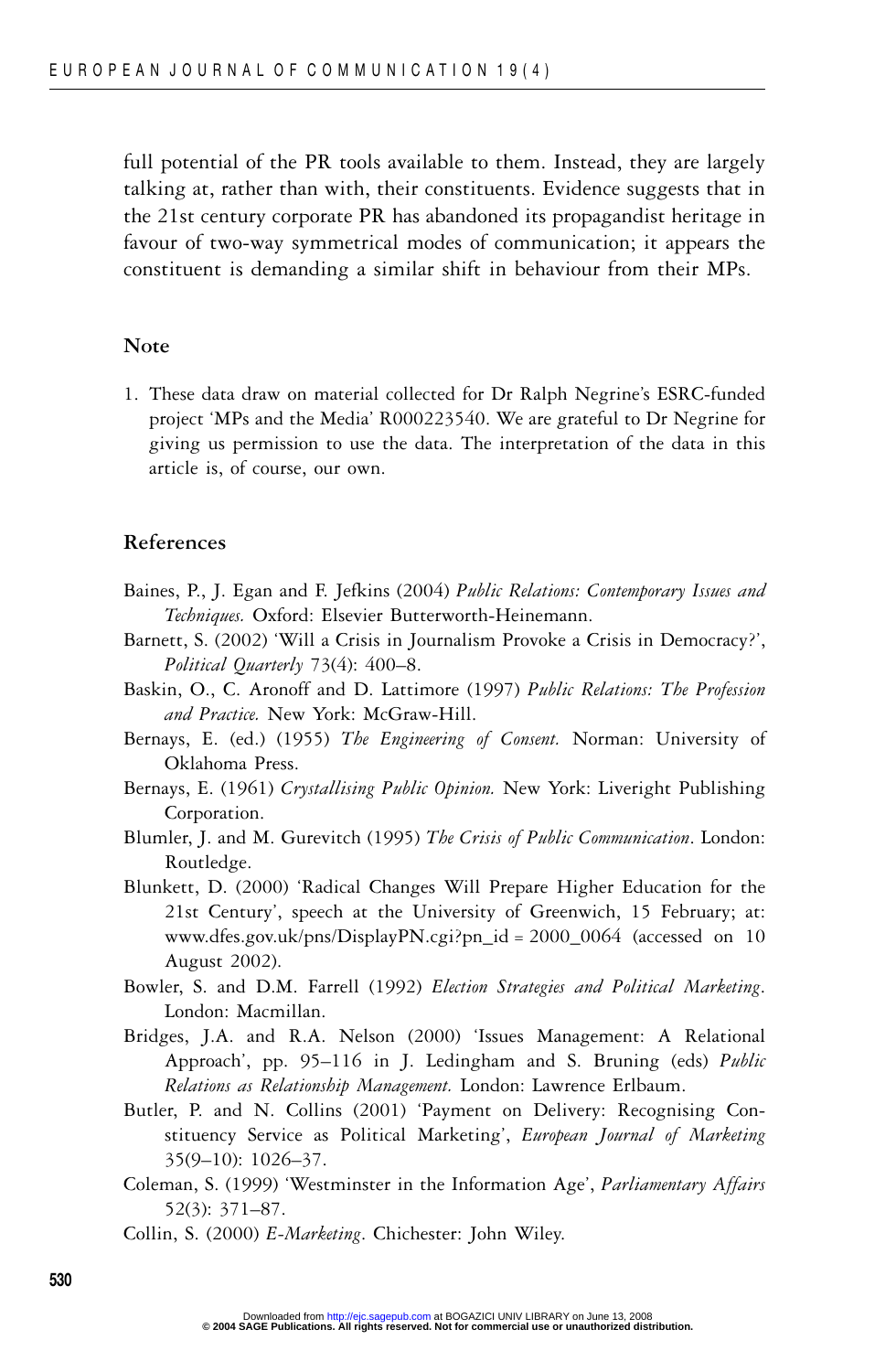- Cook, R., MP (2002) 'Reviving Democracy', presented at YouGov Conference, 15 December; at: www.yougov.com/news.jsp;jsessionid = 4s4mk7uqm1? news.id = 20016706 (accessed 16 June 2002).
- Coombs, W.T. (2000) 'Advantages of a Relational Perspective', pp. 73–94 in J. Ledingham and S. Bruning (eds) *Public Relations as Relationship Management.* London: Lawrence Erlbaum.
- Cutlip, S., A. Center and G. Broom (2000) *Effective Public Relations*, 8th edn. London: Prentice-Hall.
- Deacon, D. and P. Golding (1994) *Taxation and Representation.* London: John Libbey.
- Denver, D. and G. Hands (1997) *Modern Constituency Elections.* London: Frank Cass.
- Denver, D., G. Hands and S. Henig (1998) 'Triumph of Targeting? Constituency Campaigning in the 1997 Election', pp. 171–90 in D. Denver et al. (eds) *British Elections and Parties Review 8.* London: Frank Cass.
- Denver, D., G. Hands, J. Fisher and I. MacAllister (2002) 'The Impact of Constituency Campaigning in the 2001 General Election', pp. 80–94 in L. Bennie et al. (eds) *British Elections and Parties Review 12.* London: Frank Cass.
- Downes, L. and C. Mui (2000) *Unleashing the Killer App.* Cambridge, MA: Harvard University Press.
- Dozier, D., L. Grunig and J. Grunig (1995*) Manager's Guide to Excellence in Public Relations and Communication Management*. Mahwah, NJ: Lawrence Erlbaum.
- Everett, J.L. (2001) 'Public Relations and the Ecology of Organisational Change', pp. 311–20 in R.L. Heath (ed.) *Handbook of Public Relations*. London: Sage.
- Ferguson, M. (1984) 'Building Theory in Public Relations: Inter-Organisational Relationships', paper presented at the annual convention of the Association for Education in Journalism and Mass Communication, August.
- Finer, S., H. Berrington and D. Bartholomew (1961) *Backbench Opinion in the House of Commons, 1955–59*. New York: Pergamon.
- Franklin, B. (1994) *Packaging Politics: Political Communications in Britain's Media Democracy*. London: Edward Arnold.
- Franklin, B. and J. Parry (1998) 'Old Habits Die Hard: Journalism's Changing Professional Commitments and Local Newspaper Reporting of the 1997 General Election', pp. 209–27 in B. Franklin and D. Murphy (eds) *Making the Local News: Local Journalism in Context*. London: Routledge.
- Franklin, B. and J. Richardson (2002a) 'A Journalist's Duty? Continuity and Change in Local Newspaper Reporting of Recent UK General Elections', *Journalism Studies* 3(1): 35–52.
- Franklin, B. and J. Richardson (2002b) 'Priming the Parish Pump: Political Marketing and News Management in Local Political Communications Networks', *Journal of Political Marketing* 1(1): 117–48.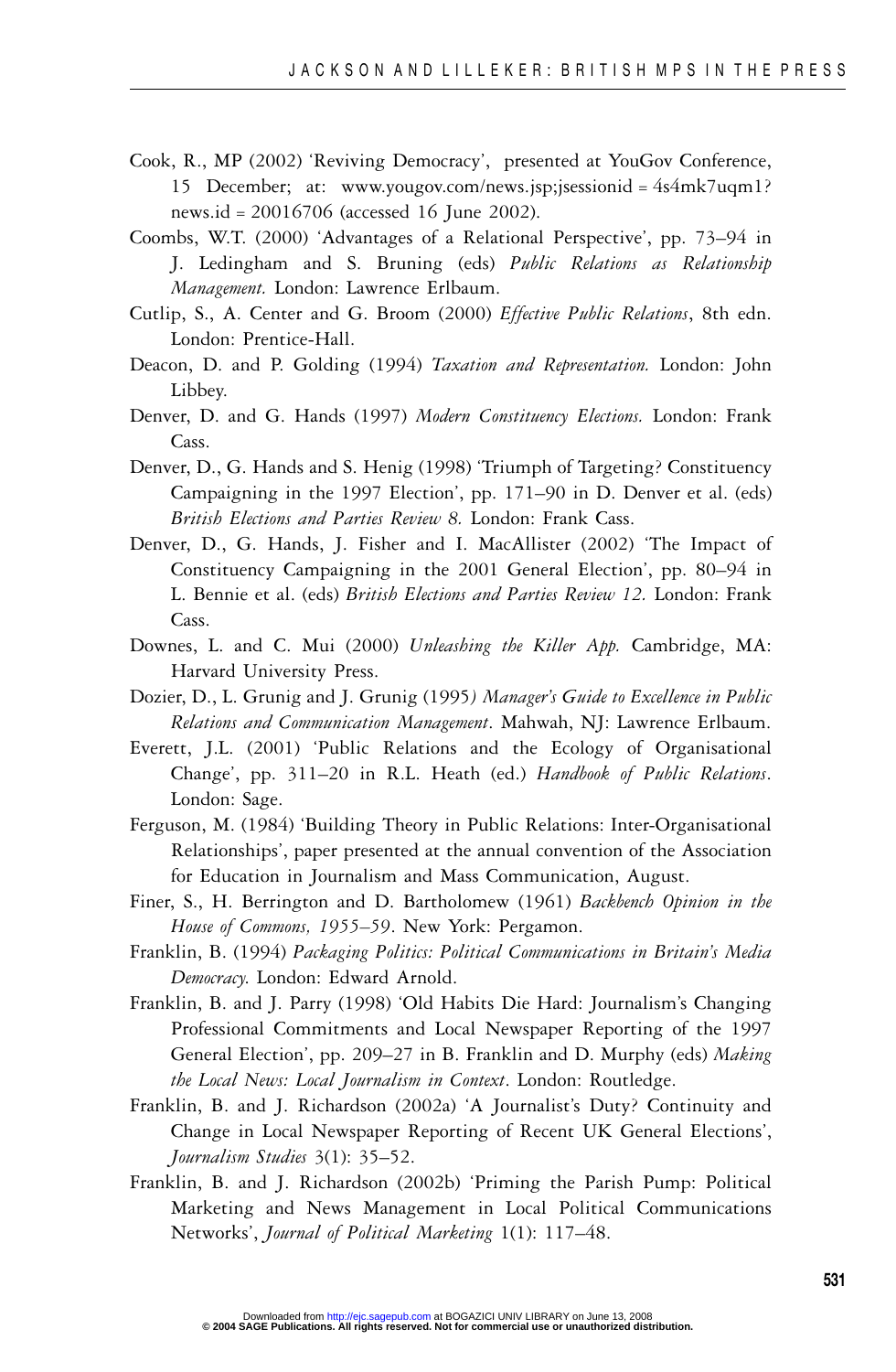- Gregory, A. (2002) *Planning and Managing a PR Campaign*. London: Kogan Page.
- Grunig, J. (ed.) (1992) *Excellence in Public Relations and Communication Management*. Hillsdale, NJ: Lawrence Erlbaum.
- Grunig, J. and T. Hunt (1984) *Managing Public Relations*. London: Holt, Rinehart and Winston.
- *GuardianUnlimited* (2001) 'MPs Find It's a Tangled Web', 31 October; at: www. politics.guardian.co.uk/commons/story/0,9061, 583971,00.html (accessed 14 February 2003).
- Gunther, B. (2003) 'The Internet at Christmas', Internet and British Life Survey; at www.britishlifeproject.co.uk/surveyreport.php (accessed 21 February 2003).
- Harlow, R. (1976) 'Building a Public Relations Definition', *Public Relations Review* Winter.
- Harrison, S. (2000) *Public Relations: An Introduction*, 2nd edn. London: International Thomson Business Press.
- Heath, R. (ed.) (2001) *Handbook of Public Relations*. London: Sage.
- Holmes, D. (ed.) (1997) *Virtual Politics: Identity and Community in Cyberspace*. London: Sage.
- IEA (Institute of Economic Affairs) (2000) 'MPs' Websites', November; at: www.iea.org.uk/wpapers/mpsites.htm (accessed 12 February 2003).
- Jackson, N. (2003) 'MPs and Web Technologies: An Untapped Opportunity?', *Journal of Public Affairs* 3(2): 124–37.
- Jefkins, F. and D. Yadin (1998) *Public Relations*, 5th edn. London: Prentice-Hall.
- Jones, N. (2002) *The Control Freaks: How New Labour Gets Its Own Way*. London: Politico's.
- Kitchen, P. (1997) *Public Relations: Principles and Practice.* London: Thomson Business Press.
- Krasno, J.S. (1994) *Challengers, Competition and Re-Election*. New Haven, CT: Yale University Press.
- Ledingham, J. and S. Bruning (eds) (2000) *Public Relations as Relationship Management*. London: Lawrence Erlbaum.
- Lees-Marshment, J. (2001) *Political Marketing and British Political Parties: The Party's Just Begun*. Manchester: Manchester University Press.
- L'Etang, J. and M. Pieczka (1996) *Critical Perspectives in Public Relations*. London: Thompson Business Press.
- Lilleker, D. and R. Negrine (2003) 'Not Big Brand Names But Corner Shops: Marketing Politics to a Disengaged Electorate', *Journal of Political Marketing*  $2(1)$ : 55–74.
- Lilleker, D., R. Negrine and J. Stanyer (2002) 'Politicians and Journalists: A Vicious Circle', *Politics Review* Autumn: 29–31.
- McManus, S. (2001) *Small Business Websites that Work*. London: Prentice-Hall.